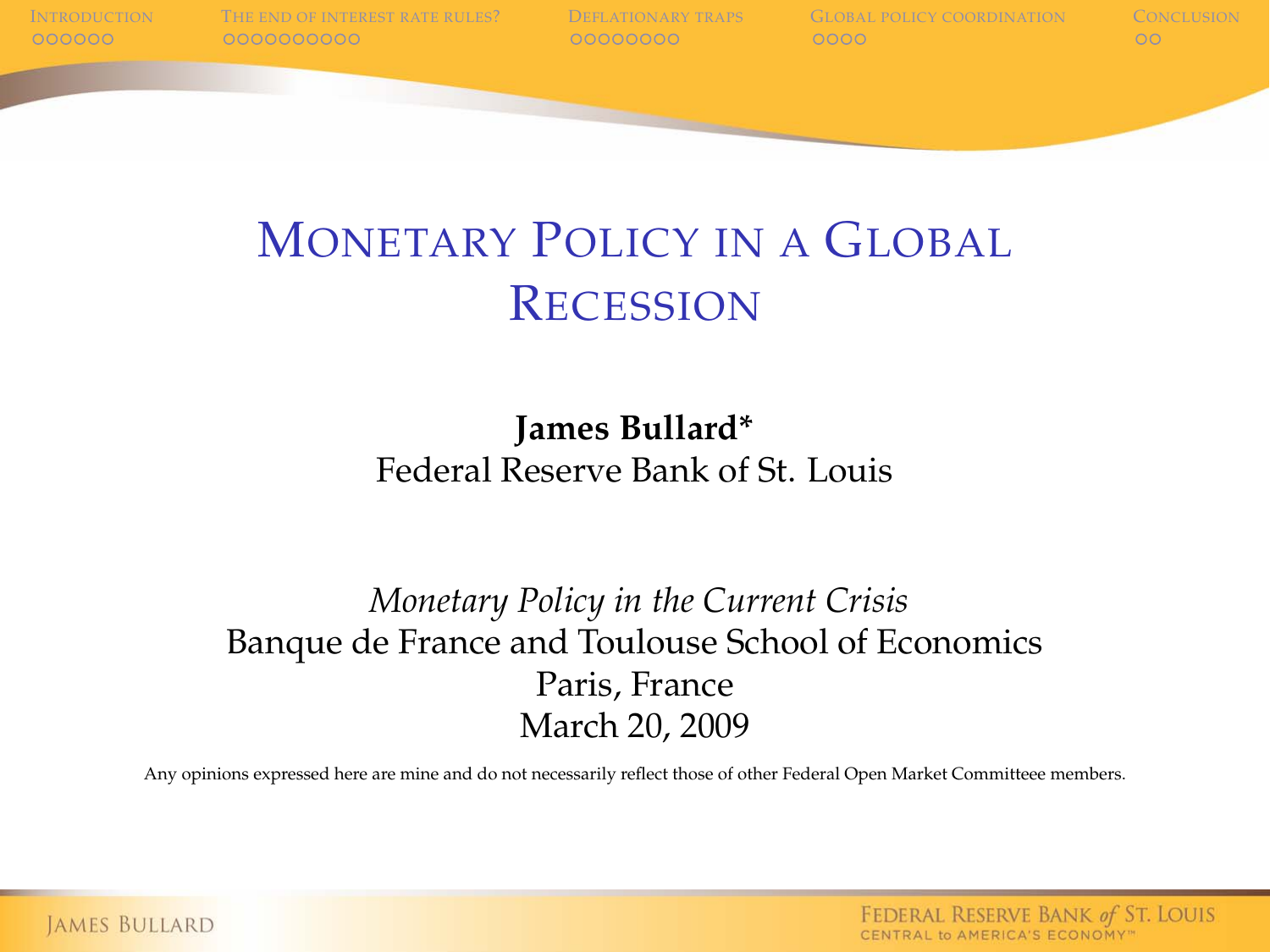

# RESEARCH AND POLICY

- Take this opportunity to try to merge:
	- **1** Some frontier research ...
	- <sup>2</sup> ... with some pressing policy problems associated with the current crisis.
- We cannot solve all these problems today.
- <span id="page-1-0"></span>• But good research ideas can help us think about pragmatic policy options.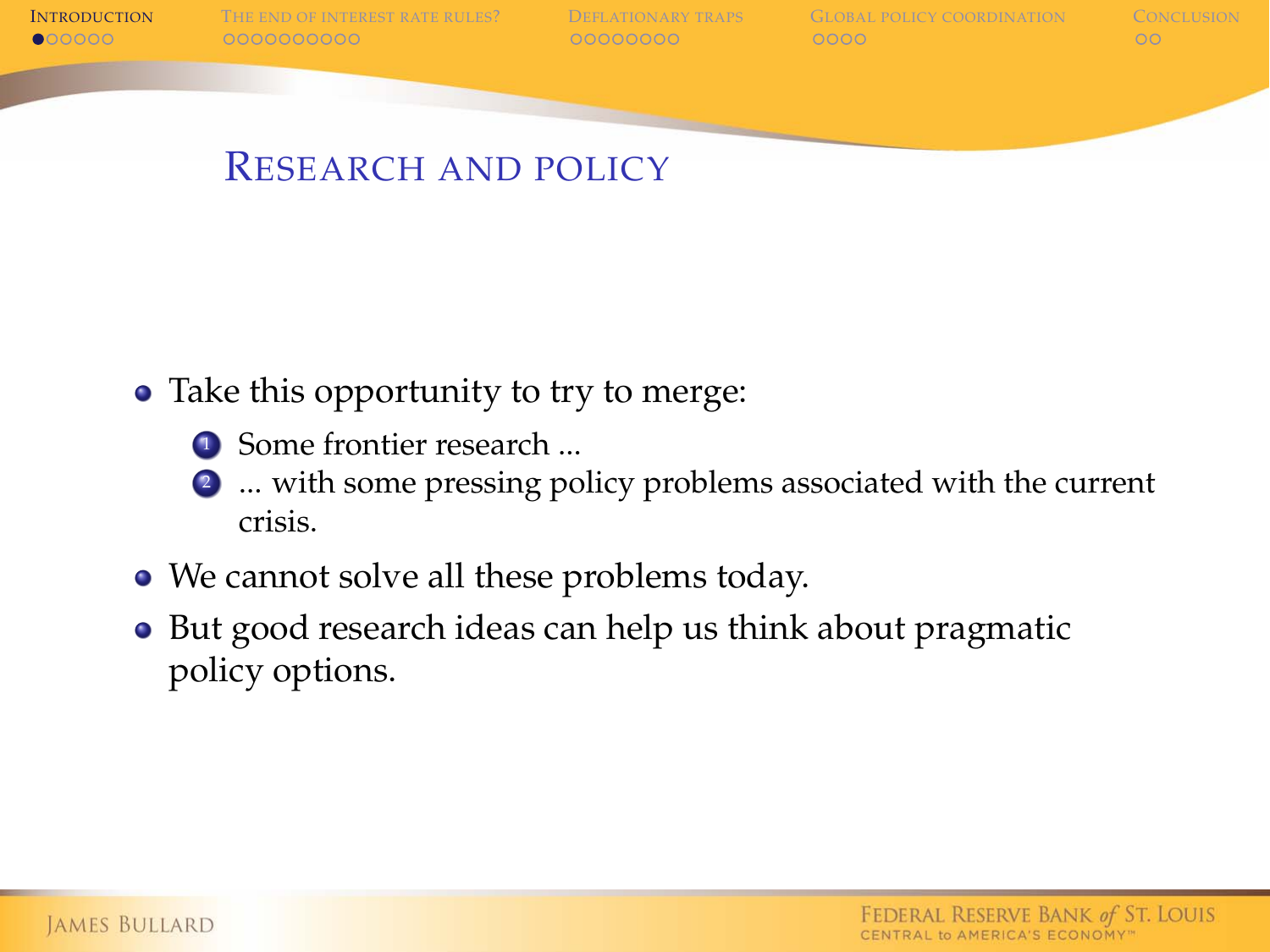

I[NTRODUCTION](#page-1-0) T[HE END OF INTEREST RATE RULES](#page-7-0)? D[EFLATIONARY TRAPS](#page-17-0) G[LOBAL POLICY COORDINATION](#page-25-0) C[ONCLUSION](#page-29-0)<br>COORDINATION COORDINATION COORDINATION COORDINATION COORDINATION COORDINATION

### GLOBAL RECESSION

- We are in a sharp recession in the U.S. and globally.
- Global aspects unprecedented in the postwar era.
- Financial market turmoil continuing.
- Macroeconomic expectations unsettled, fluid.
- Suggests many possible outcomes.
- The global policy response may be critical.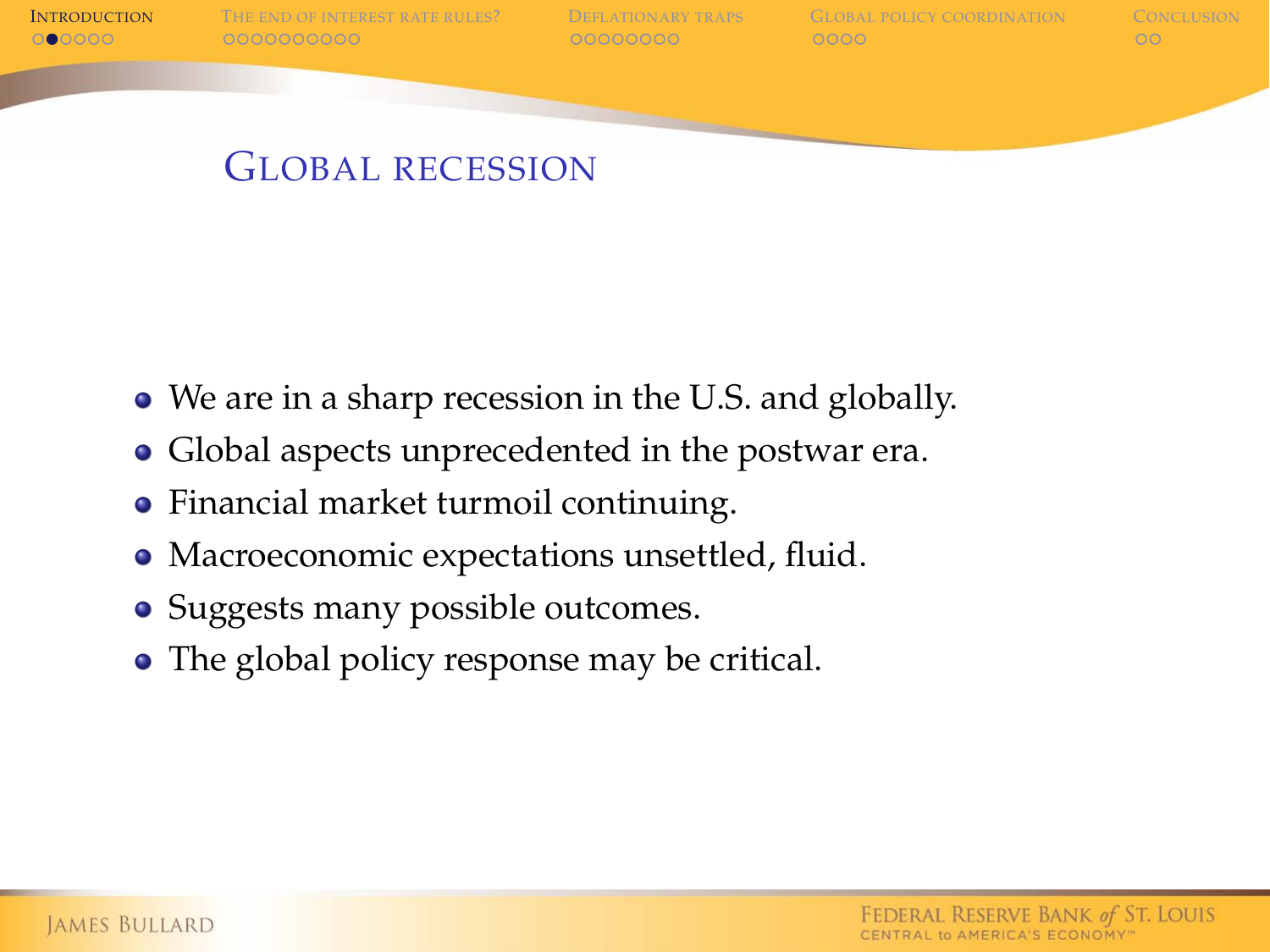

# NEAR-ZERO NOMINAL INTEREST RATE POLICIES

- The Federal Reserve moved the U.S. policy rate close to zero in December 2008.
- ECB lowering rates.
- Bank of England moving closer to zero.
- Bank of Japan near zero.
- Global zero interest rate policy?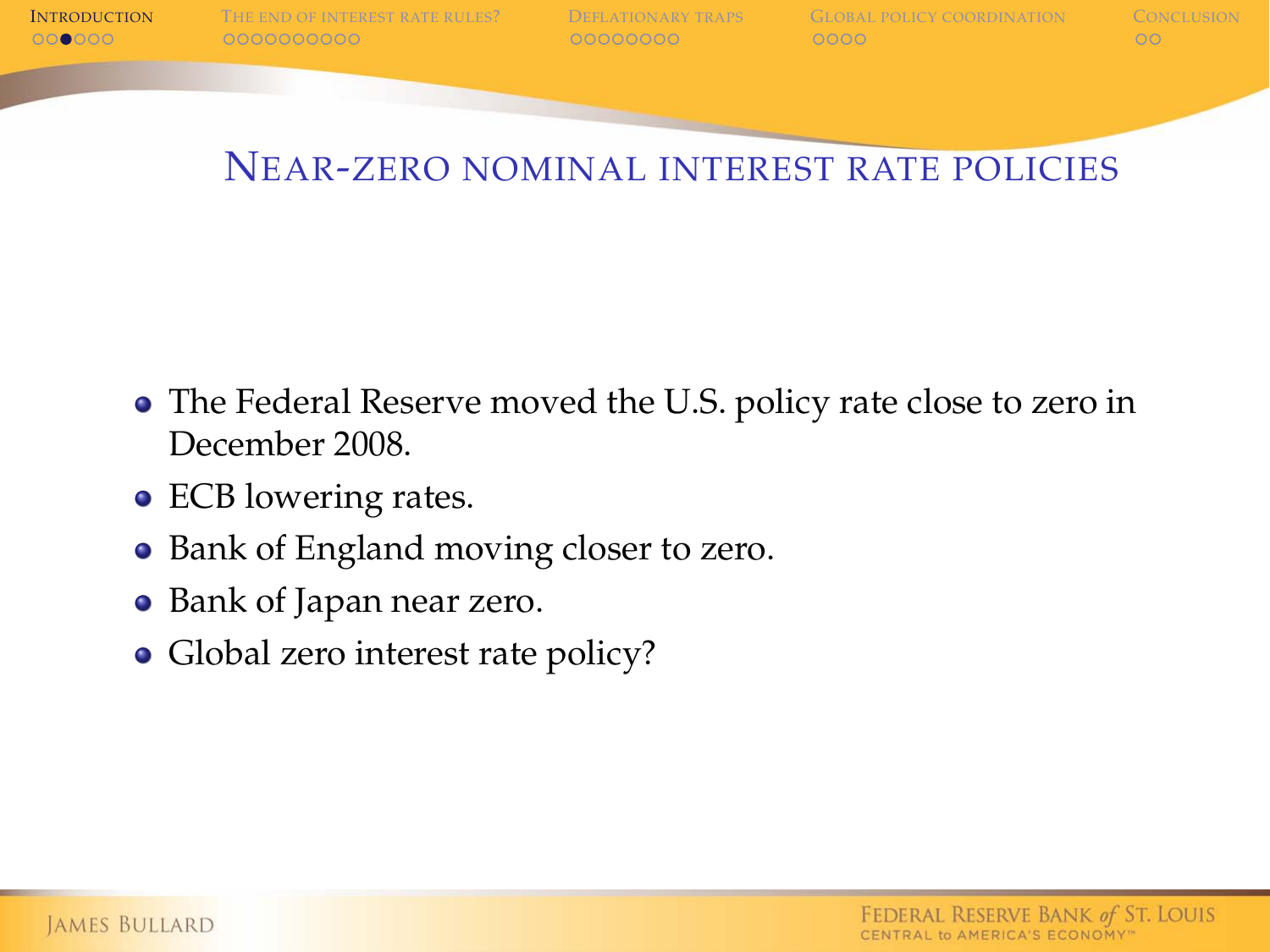

I[NTRODUCTION](#page-1-0) T[HE END OF INTEREST RATE RULES](#page-7-0)? D[EFLATIONARY TRAPS](#page-17-0) G[LOBAL POLICY COORDINATION](#page-25-0) C[ONCLUSION](#page-29-0)<br>OCOORDINATION COORDOOCOORDINATIONARY COORDOOCOORDINATION COORDOOCOORDINATION

# MONETARIST EXPERIMENTS, THEN AND NOW

- Taylor rule calling for  $-6\%$  U.S. nominal interest rate (!)
- To keep stabilization policy active requires a shift in thinking.
- Previous similar shift in thinking: Volcker 1979.
- More emphasis on monetary quantities.
	- 1979: A choice to implement policy in a way that would get inflation under control.
	- 2008: Thrust upon the Fed by events.
- But what is the nature of this new policy?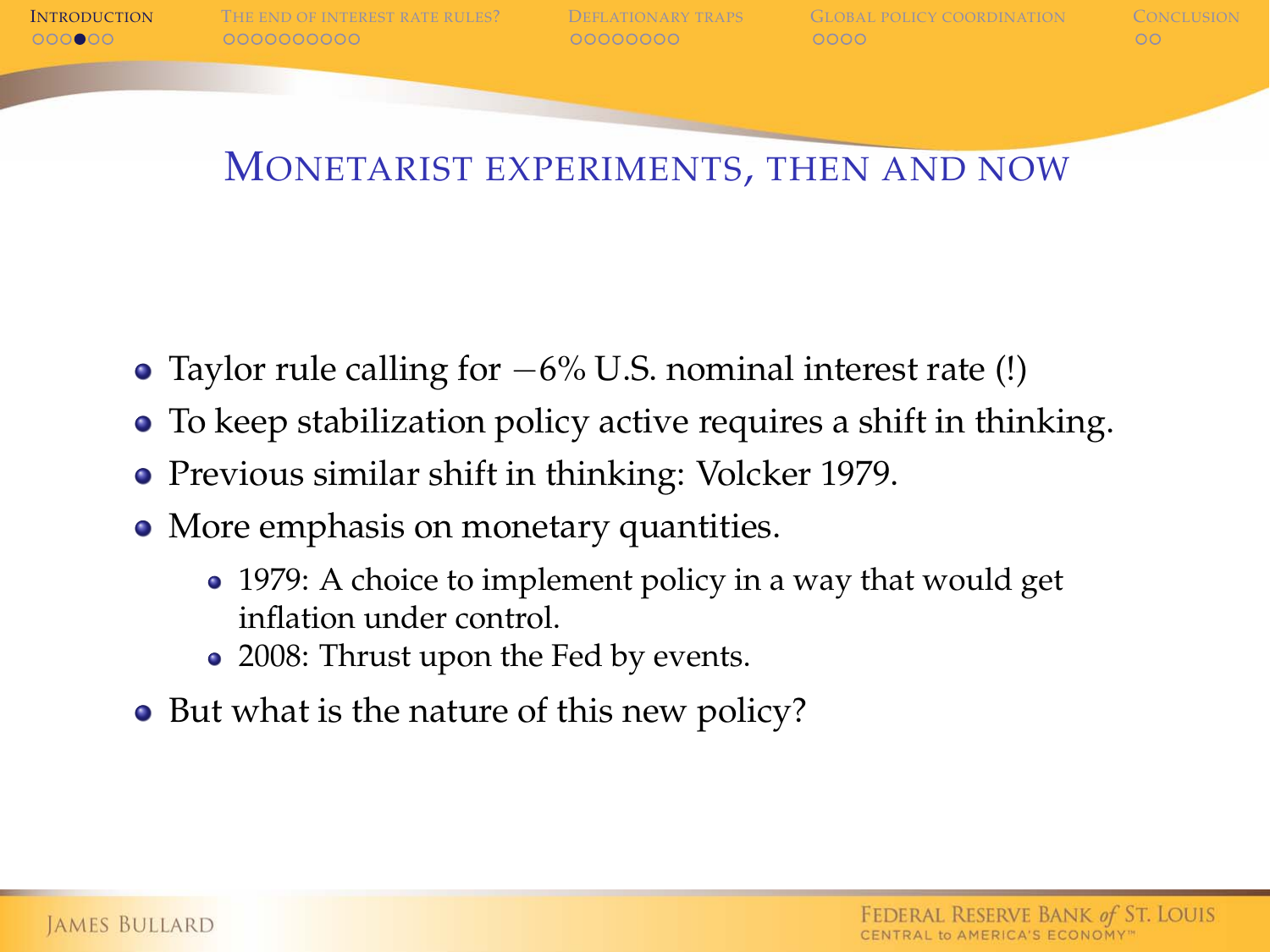

I[NTRODUCTION](#page-1-0) T[HE END OF INTEREST RATE RULES](#page-7-0)? D[EFLATIONARY TRAPS](#page-17-0) G[LOBAL POLICY COORDINATION](#page-25-0) C[ONCLUSION](#page-29-0)<br>OCOORDINATION COORDOODOOD COORDOODOOD COORDINATION COORDINATION COORDINATION

# INTELLECTUALLY UNPREPARED

- Volcker's monetarist experiment won the early 1980s battle against inflation.
- 1980s monetary theory referred always to money.
- Two intellectual developments since then have left the economics profession largely unprepared for current circumstances.
	- Kydland, Prescott, Lucas: allow the economy to optimally react to shocks. Don't worry too much about business cycles. Monetary policy 'over-emphasized.'
	- Rotemberg, Woodford, Taylor: to the extent we can use monetary stabilization policy effectively, interest rate rules are a sensible tool.
- Result: With *ZIRP* ...
	- ... *stabilization policy runs aground intellectually.*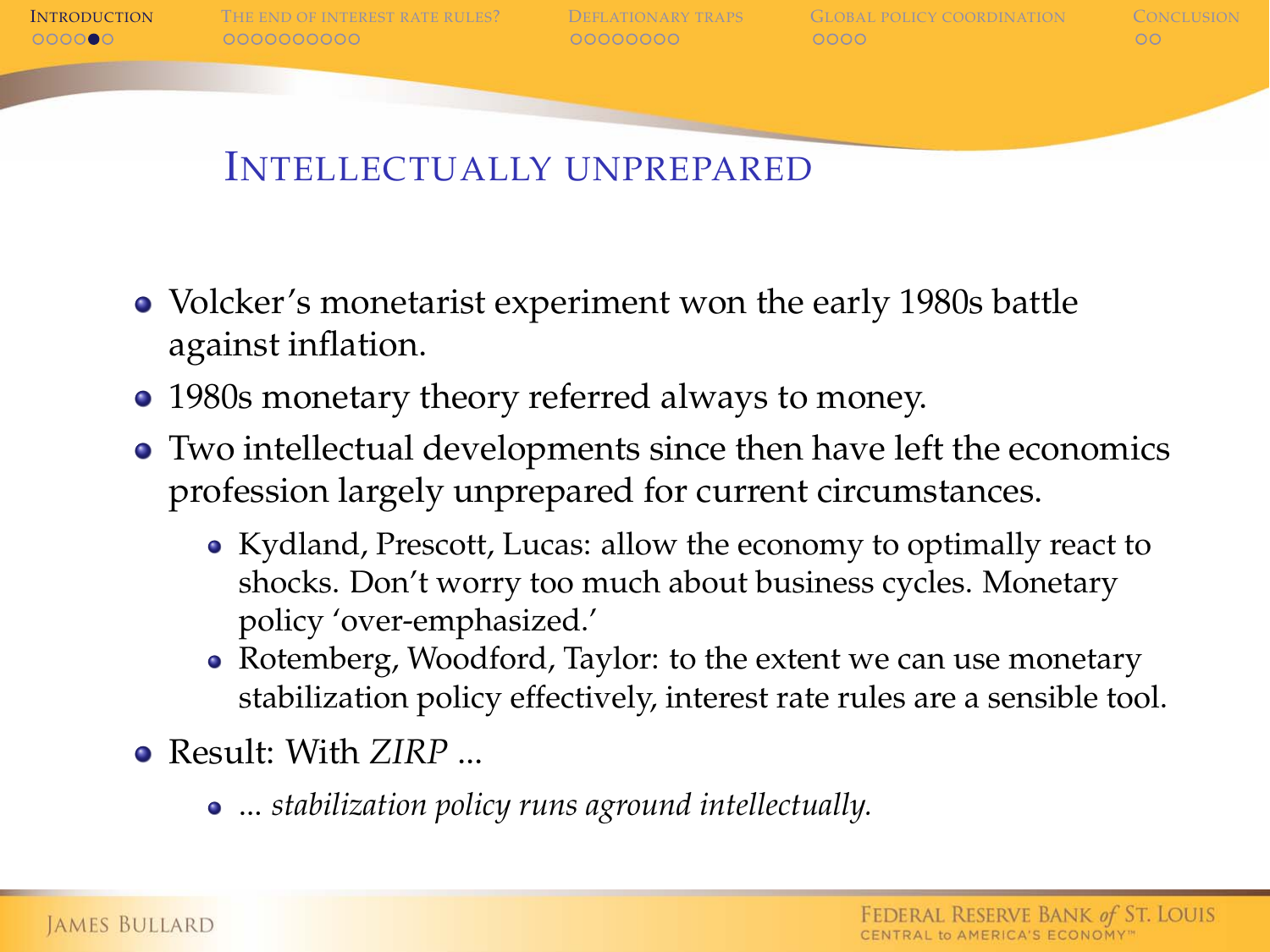

I[NTRODUCTION](#page-1-0) T[HE END OF INTEREST RATE RULES](#page-7-0)? D[EFLATIONARY TRAPS](#page-17-0) G[LOBAL POLICY COORDINATION](#page-25-0) C[ONCLUSION](#page-29-0)<br>OCOOCO COORDINATIONARY COORDINATION COORDINATION COORDINATION COO

# QUANTITATIVE EASING

- Near-zero policy rates have led to much discussion of "quantitative easing."
- **Goals for this address:** 
	- Try to offer some clarity and perspective on these issues.
	- Prepare for the coming era of near-zero policy rates globally.
- **o** Themes:
- <sup>1</sup> Little *intrinisic* difference between nominal interest rate targeting and monetary targeting.
- <sup>2</sup> Avoiding deflationary trap dynamics may depend on fiscal policy.
- Global aspects of policy coordination: what to think?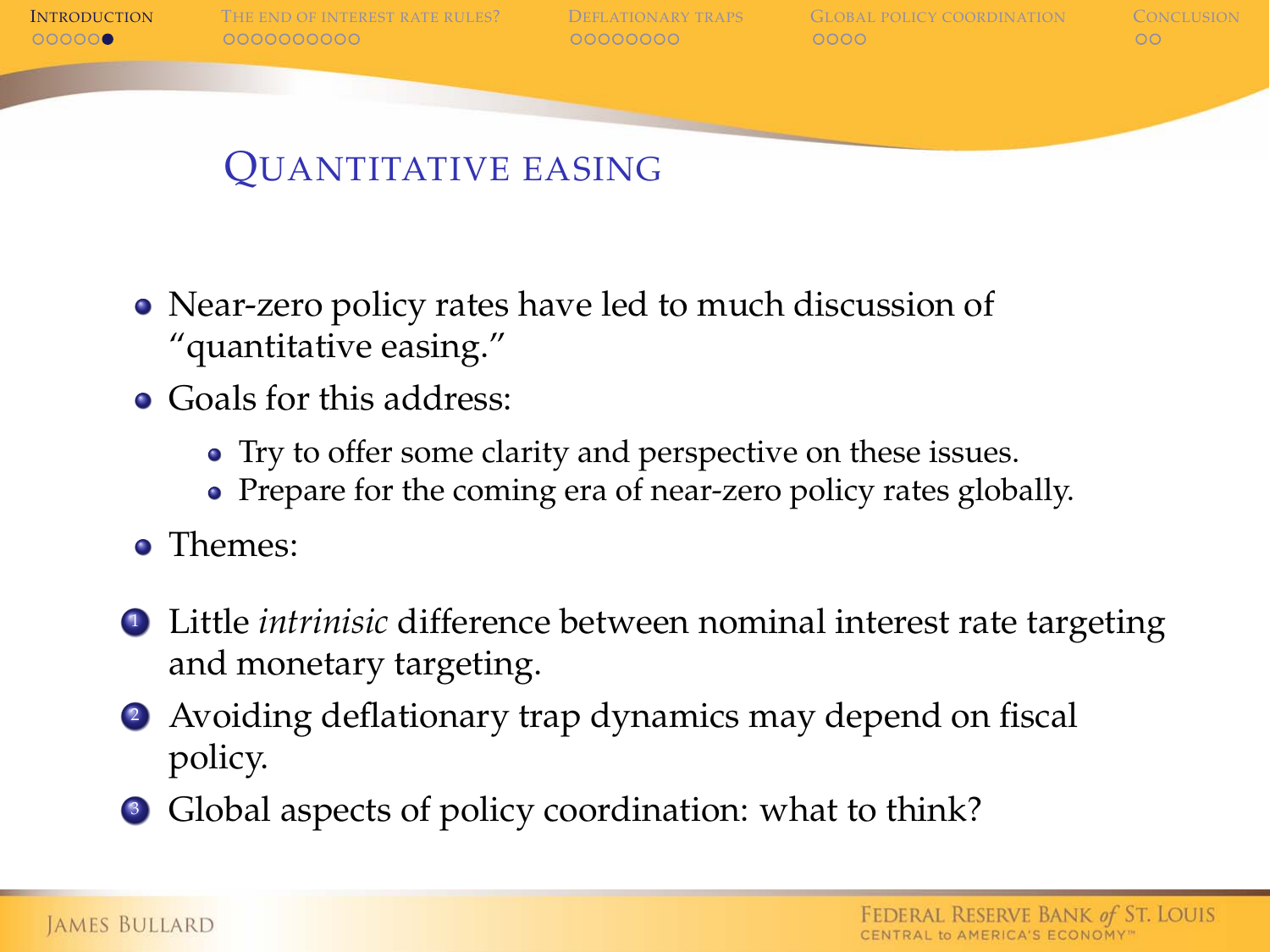

# A BENCHMARK MODEL

- Because of *ZIRP*, there is currently a lot of discussion about quantitatively-based monetary policy.
- But since Taylor (1993), the discussion has moved the other way, toward interest rate rules.
	- "Rationalizing what central banks already do."
- Thrust of that discussion: one does not have to refer to money when implementing monetary policy.
- <span id="page-7-0"></span>• To think about this:
	- Consider the basic model from Woodford (2003, *Interest and Prices*, Princeton University Press).
	- Think of short-term nominal interest rates as being low, but not zero.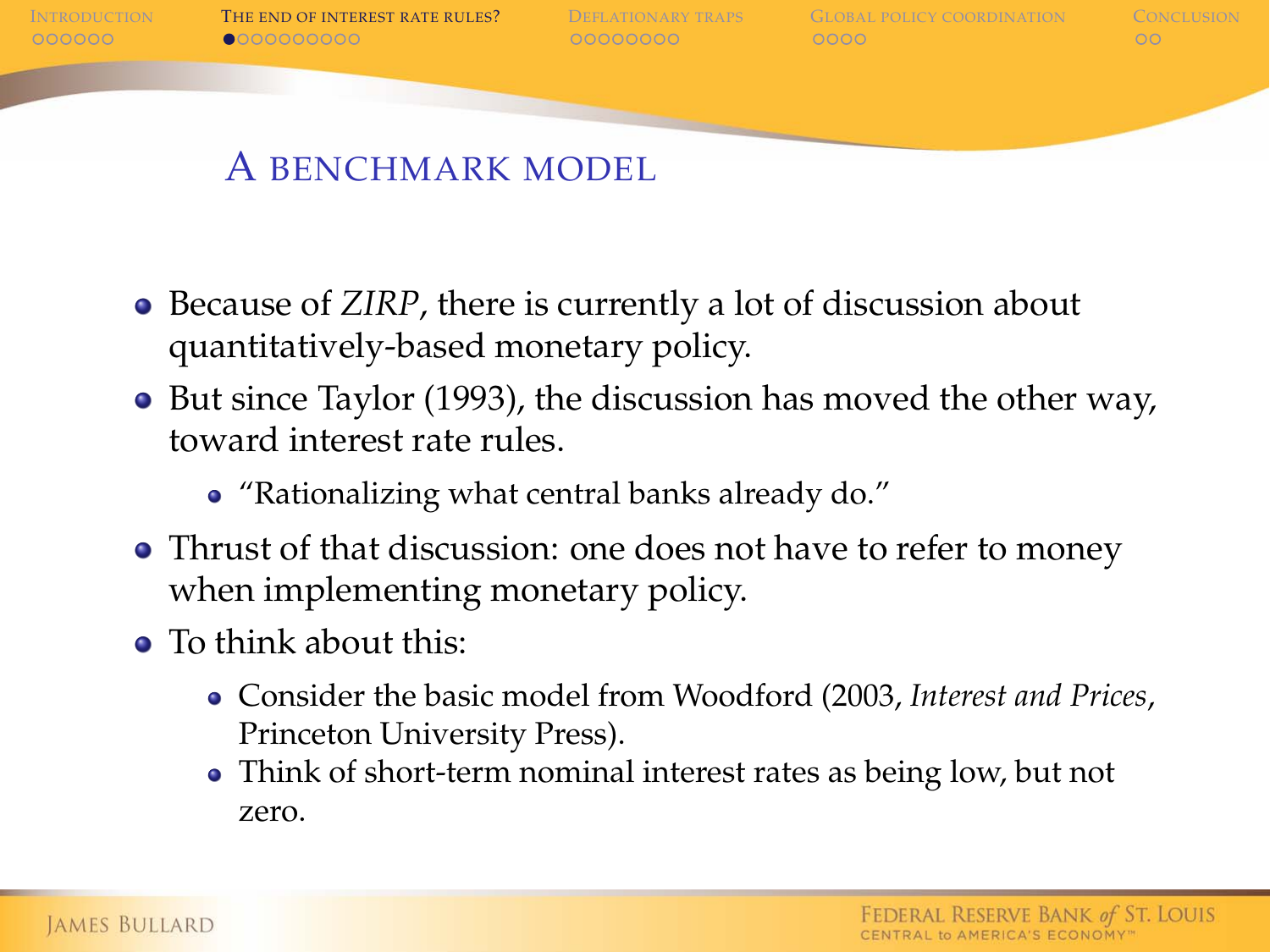

# MONETARY IMPLEMENTATION

- Within the NK model, any desired stabilization policy could be implemented via either interest rate movements or movements in the stock of money.
- At some level, this has to be true.
- *Meaning*:
	- We do not *have to* implement via money ...
	- ... or even refer to money ...
	- ... but we *can* implement via money if desired.
- This is an important concept in the current environment.
- Why desired now? Consider:
	- Christiano, Motto and Rostagno (2004) "The Great Depression and the Friedman Schwartz hypothesis": a monetary base rule would have avoided the depression.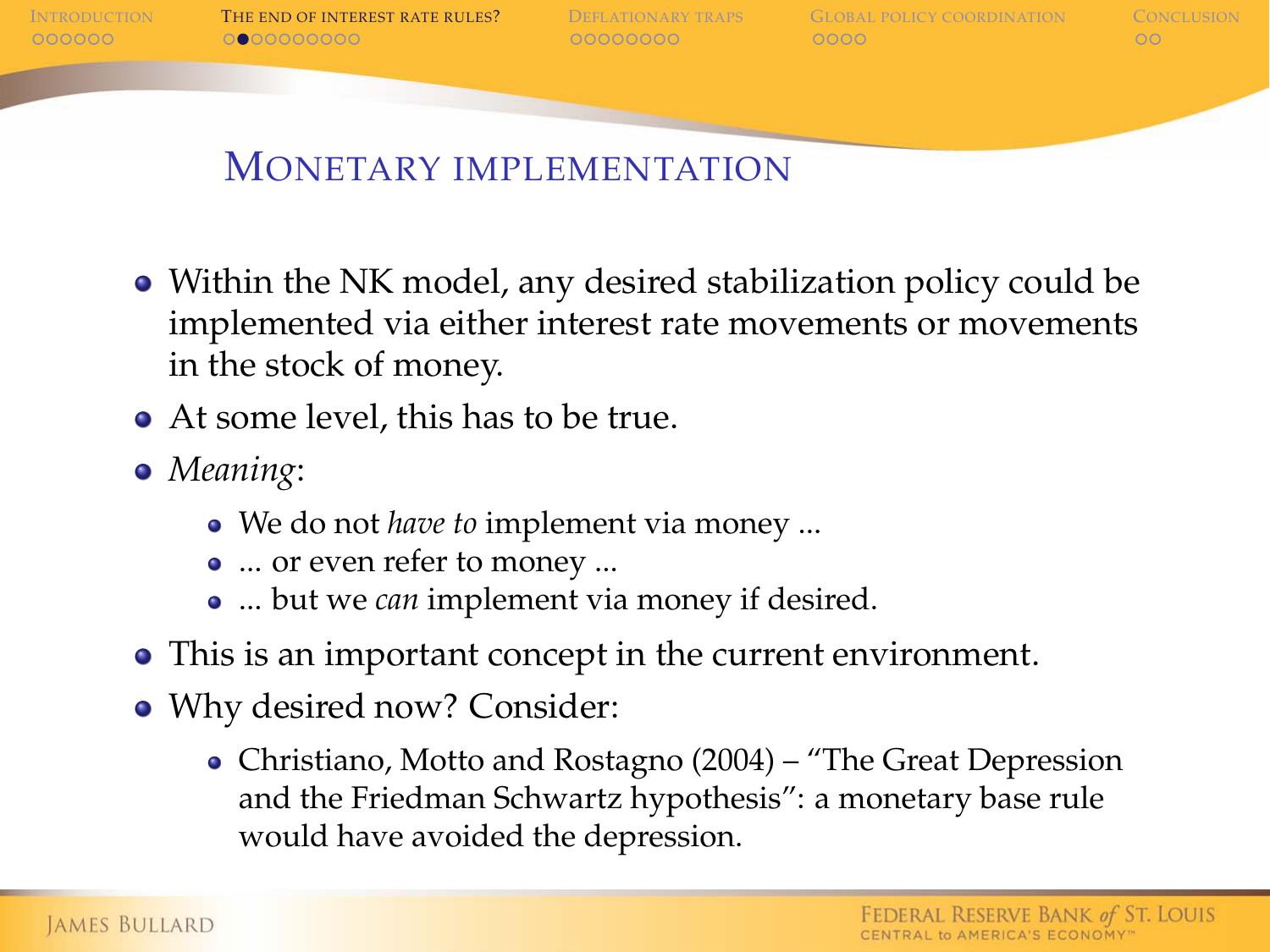

# "M" AND MONETARY POLICY IN THE NK MODEL

- Many have looked for a role for money in the NK framework.
- In the basic NK model, it is not *necessary* to make reference to money.
	- Many arguments about this.
- But even in the basic NK model, you *can* pursue stabilization policy via movements in the money stock.
- In normal times, you may not want to do this.
- In extraordinary times, you may want to turn to this option.
- This is what is happening now in central bank policy worldwide.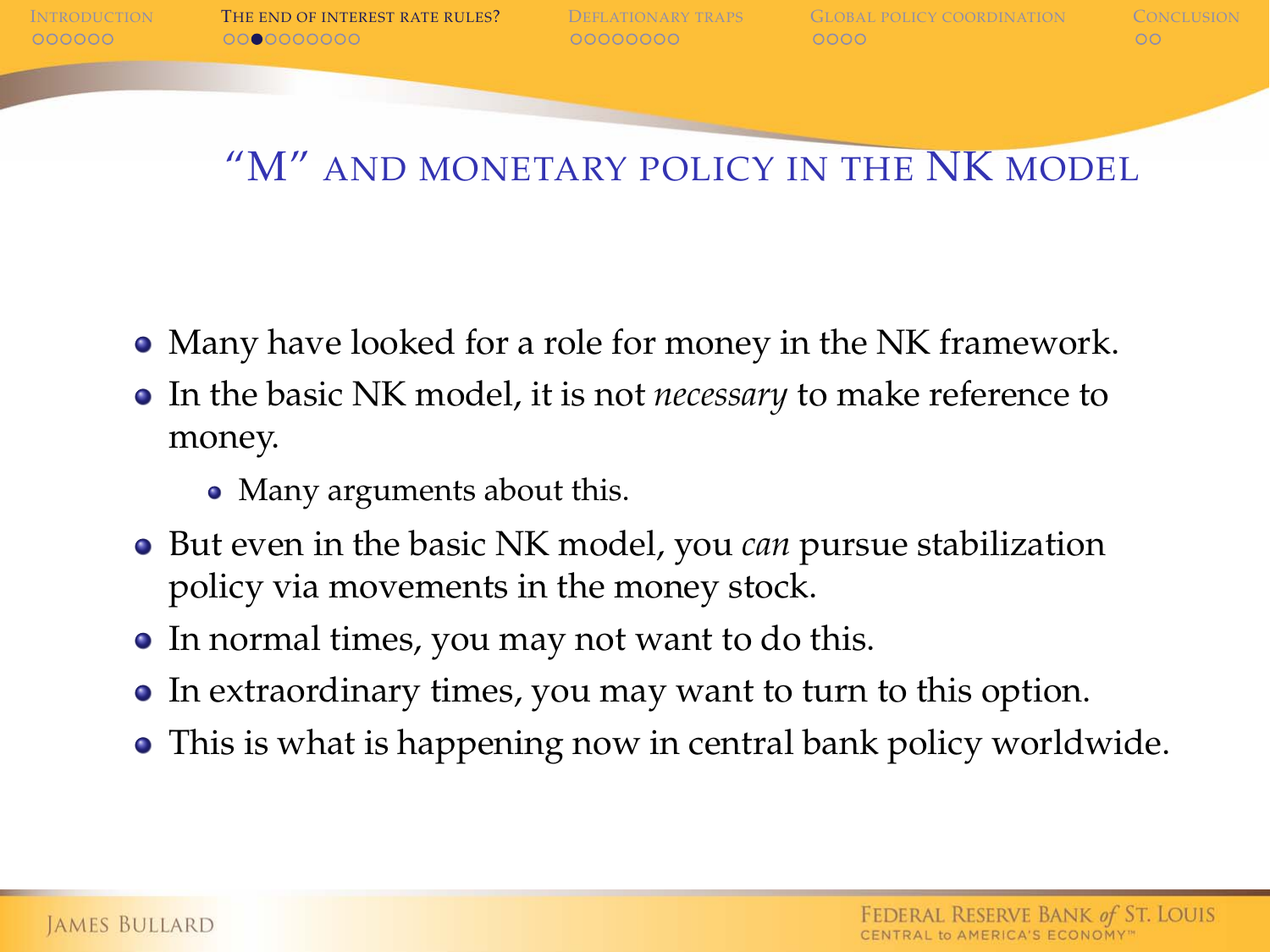$0000000$ 

I[NTRODUCTION](#page-1-0) T[HE END OF INTEREST RATE RULES](#page-7-0)? D[EFLATIONARY TRAPS](#page-17-0) G[LOBAL POLICY COORDINATION](#page-25-0) C[ONCLUSION](#page-29-0)

# A CONCEPTUAL QUESTION

- The NK model consists of four equations.
- A fourth equation describes the demand for money as a function of the nominal interest rate.
- It is a decoupled equation: It is not needed to find the equilibrium allocations in the economy.
- A question sometimes asked: is it not possible to invert the money demand equation, expressing the system in terms of a monetary rule instead, without reference to interest rates at all?
- Answer: It is possible, but the monetary rule is not like the ones normally studied in the earlier literature.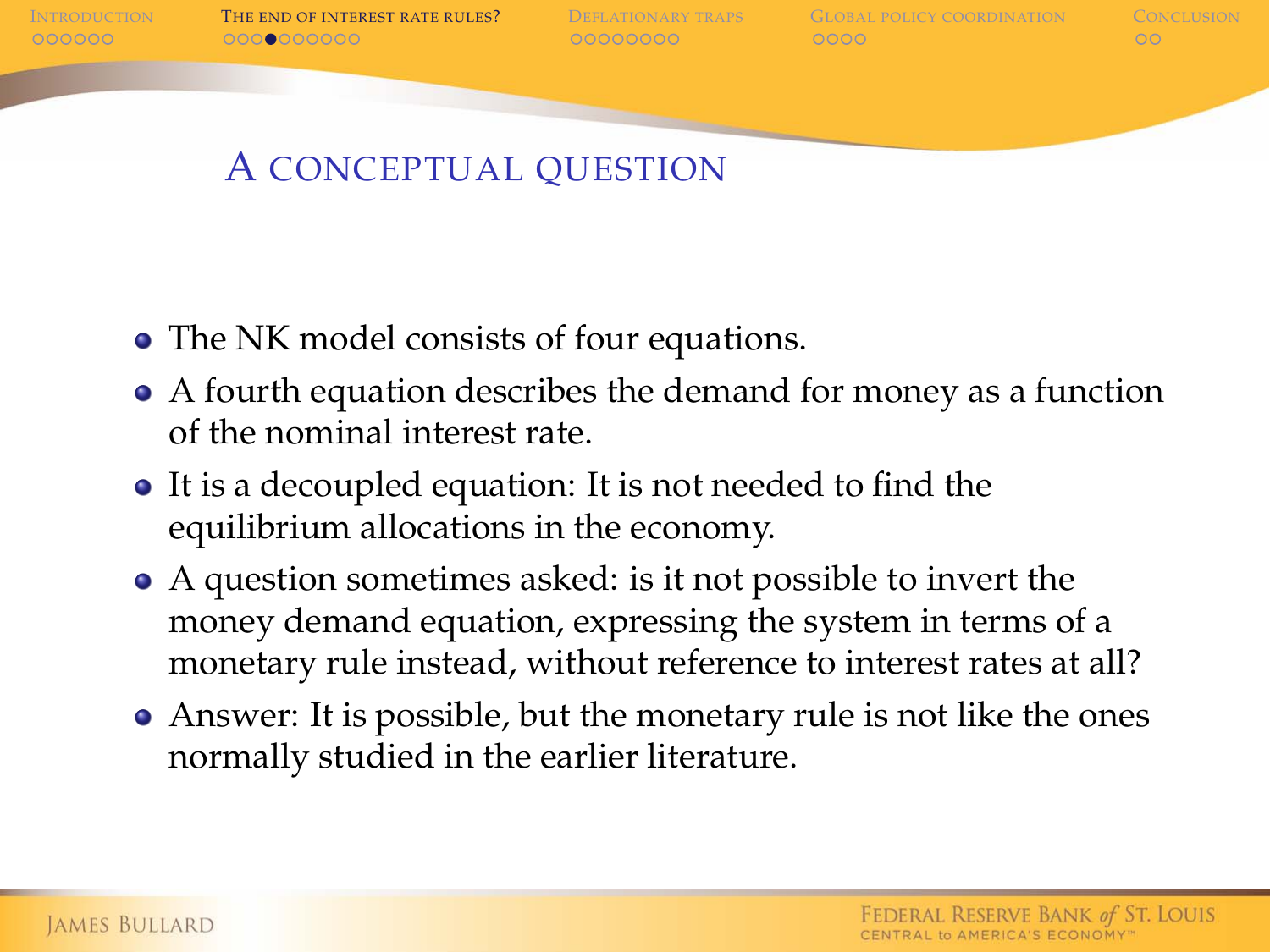

#### **PRELIMINARIES**

- Assume the inflation target is zero.
- Adopt Woodford's money-in-the-utility function specification.
- Assume that money does not pay interest.
- All variables are expressed as deviations from their steady state equilibrium or target values.
- There is no assumption concerning the zero bound: This is a local analysis for positive nominal interest rates.
- Think of nominal interest rates as being low but positive.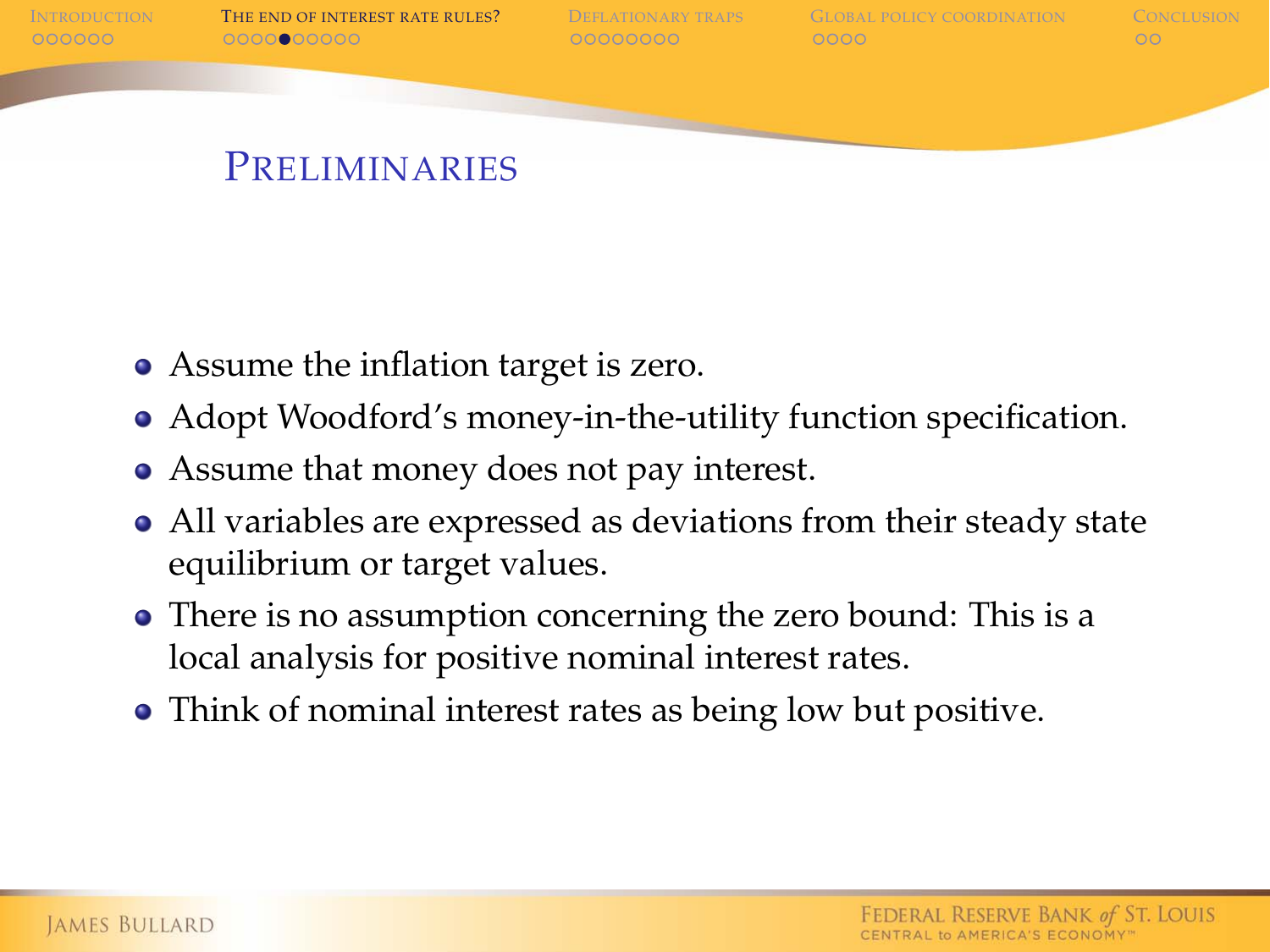

#### FOUR EQUATIONS

• Consider four equations:

<span id="page-12-0"></span>
$$
x_t = E_t x_{t+1} - \sigma [r_t - E_t \pi_{t+1}] + \epsilon_{x,t} \tag{1}
$$

$$
\pi_t = \kappa x_t + \beta E_t \pi_{t+1} + \epsilon_{\pi,t} \tag{2}
$$

<span id="page-12-3"></span><span id="page-12-2"></span><span id="page-12-1"></span>
$$
r_t = \varphi_\pi \pi_t + \varphi_x x_t \tag{3}
$$

$$
m_t = \eta_x x_t - \eta_r r_t \tag{4}
$$

- Equations [\(1\)](#page-12-0) and [\(2\)](#page-12-1) are standard.
- Equation [\(3\)](#page-12-2) is an *ad hoc* Taylor rule with policy parameters *ϕ<sup>π</sup>* and  $\varphi_x$ .
- Equation [\(4\)](#page-12-3) is the money demand relation coming from the money-in-the-utility function specification.
- Normally, the money demand equation [\(4\)](#page-12-3) is viewed as *decoupled*, and so ignored.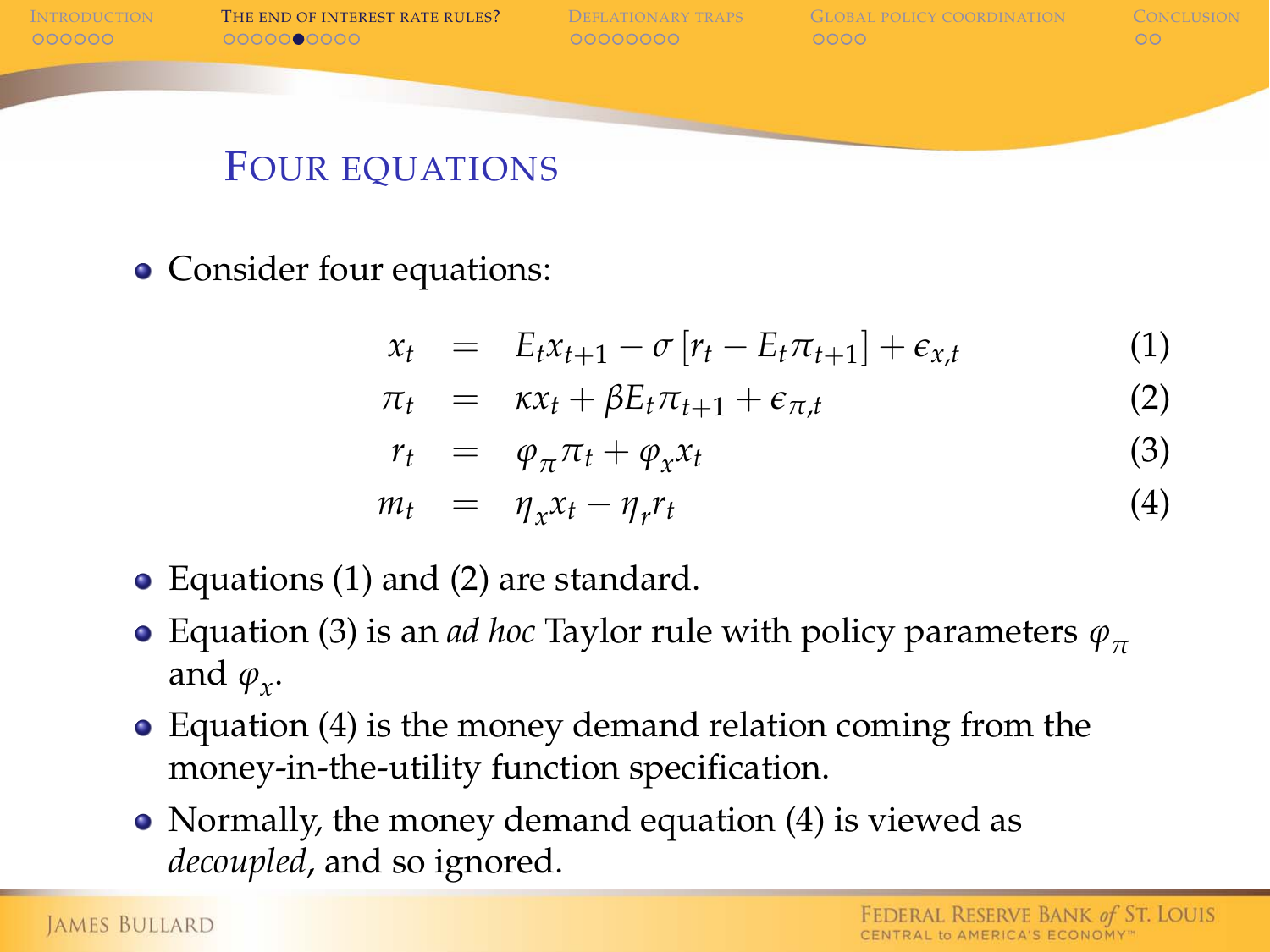

• Substituting equation [\(3\)](#page-12-2) into equation [\(1\)](#page-12-0) creates a two-dimensional system with determinacy condition

$$
\varphi_{\pi} + \frac{1 - \beta}{\kappa} \varphi_{x} > 1. \tag{5}
$$

- Equilibrium determinacy depends on policy parameter choices.
- Policy must be "aggressive enough" to prevent self-fulfilling fluctuations unrelated to fundamental shocks.
- We can choose optimal values for  $\varphi_{\pi}$  and  $\varphi_{x}$  subject to the determinacy condition.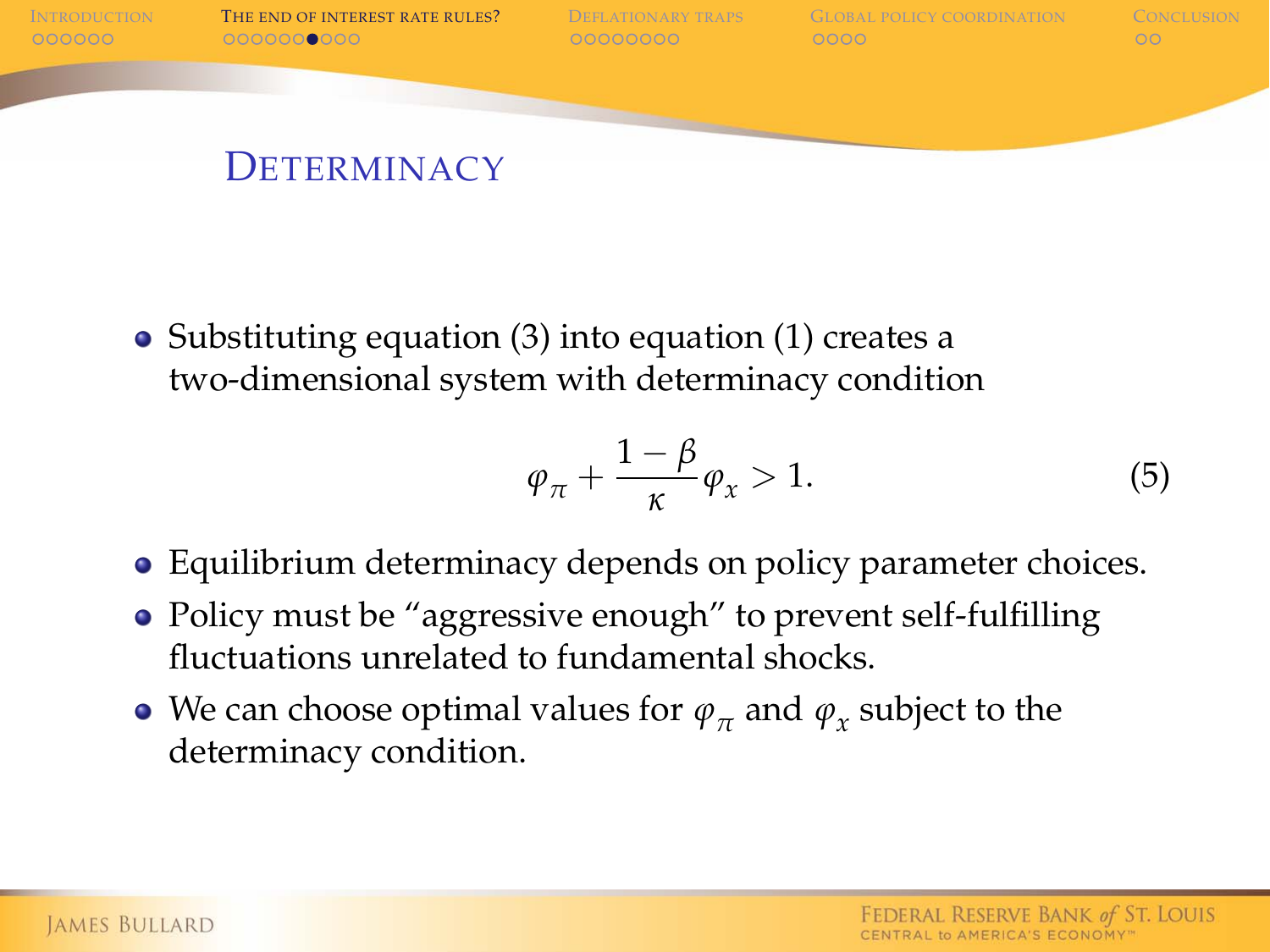

#### AN ALTERNATIVE

- Throw out the Taylor rule, equation [\(3\)](#page-12-2).
- Invert the money demand relation:

<span id="page-14-0"></span>
$$
r_t = \frac{\eta_x x_t - m_t}{\eta_r} \tag{6}
$$

- Substitute  $(6)$  into  $(1)$ .
- Specify a money supply rule to replace the Taylor rule:

<span id="page-14-1"></span>
$$
m_t = \mu_\pi \pi_t + \mu_x x_t \tag{7}
$$

with new policy parameters  $\mu_{\pi}$  and  $\mu_{x}$ .

• Substitute [\(7\)](#page-14-1) into [\(1\)](#page-12-0). This creates a two-dimensional system, as before.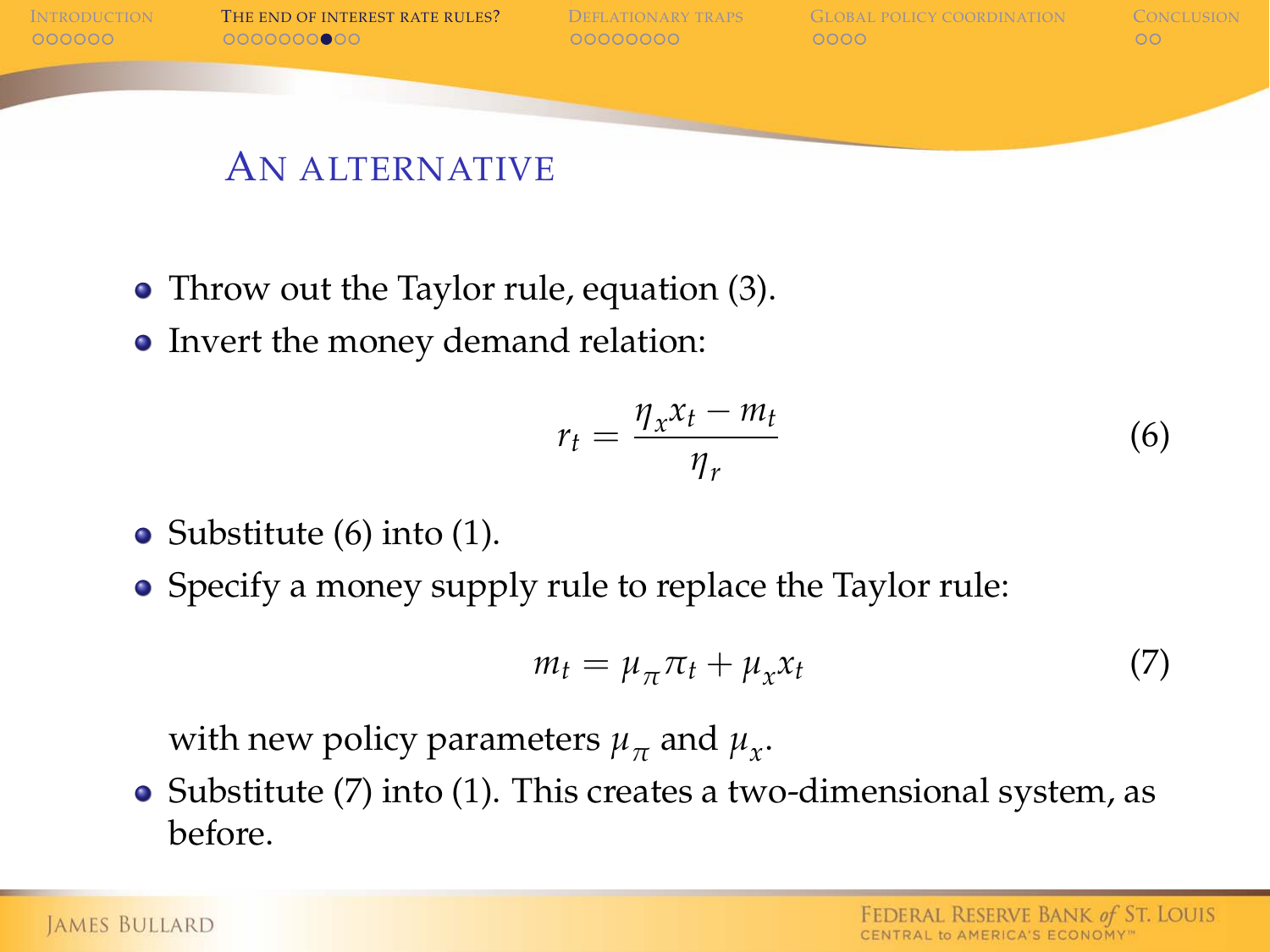

- The new system is two dimensional, with variables  $x_t$  and  $\pi_t$ .
- There is no reference to nominal interest rates.
- The new system is identical to the original one if

$$
\eta_r \varphi_\pi = -\mu_\pi \tag{8}
$$
  

$$
\eta_r \varphi_x = \eta_x - \mu_x. \tag{9}
$$

- Since  $\mu_{\pi}$  and  $\mu_{\chi}$  are arbitrary policy parameters, we can always choose their values appropriately to meet these conditions.
- Appropriate choices means determinacy conditions are also met.
- We can optimize choices of  $\mu_{\pi}$  and  $\mu_{x}$  to obtain the optimal allocations given determinacy.
- From this perspective, there is little to choose between interest rate or monetary implementations.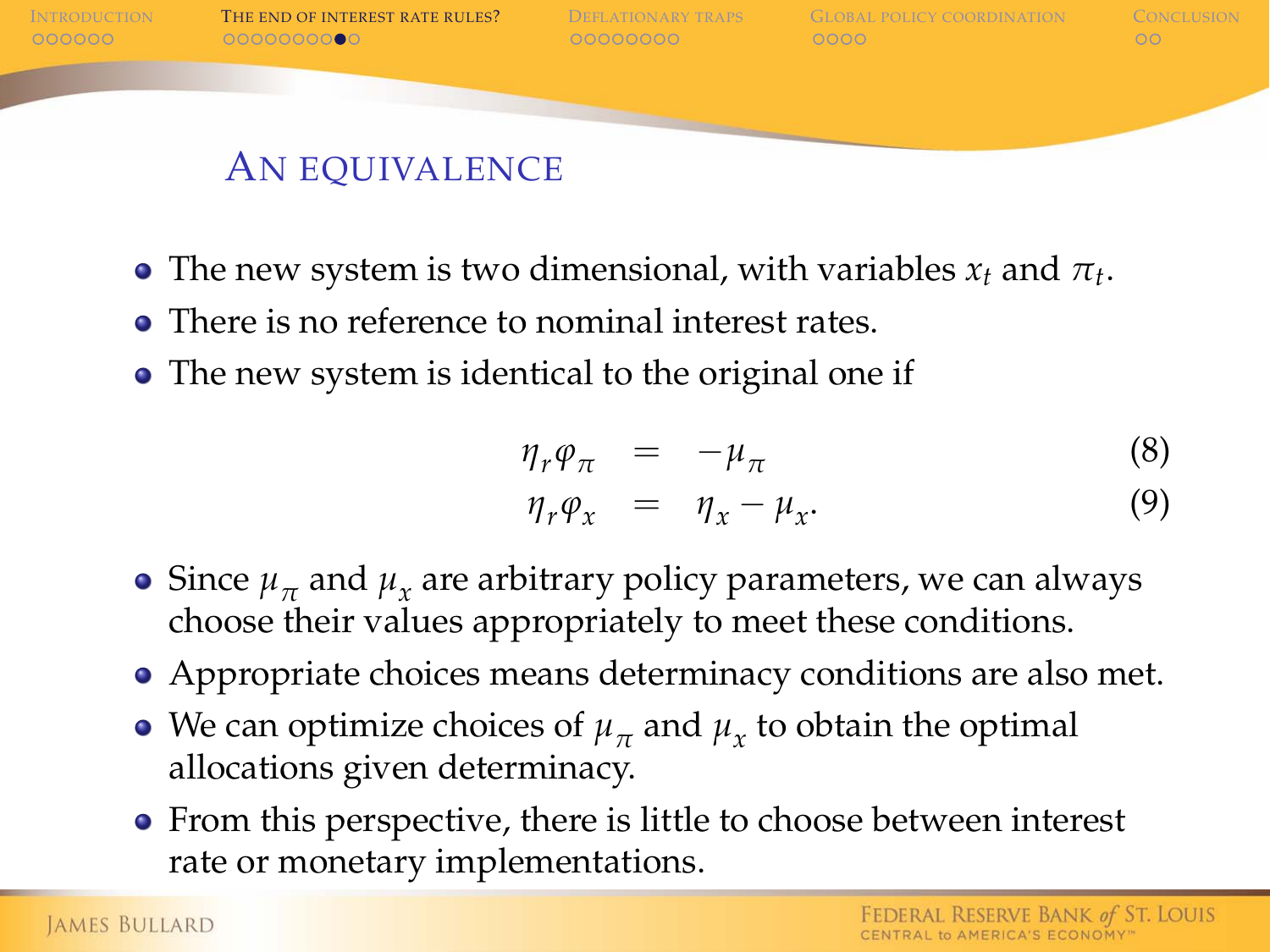

### REMARKS

- Feedback for money supply rules unusual.
- A monetary feedback rule can accomplish everything an interest rate rule can accomplish.
- It is still a rule. All issues about commitment and announcing policy paths are still relevant.
- Setting  $\mu_{\pi} = \mu_{\tau} = 0$ , "money does not matter," may yield determinacy but would in general be far from the optimal policy.
- Switching to "quantitative monetary policy" at low nominal interest rates without thinking about issues like this may lead to policy errors.
- Objections to quantitative monetary policy are better couched in terms of practical considerations.
- In addition, interest rate rules have a clear problem—they can generate deflationary traps.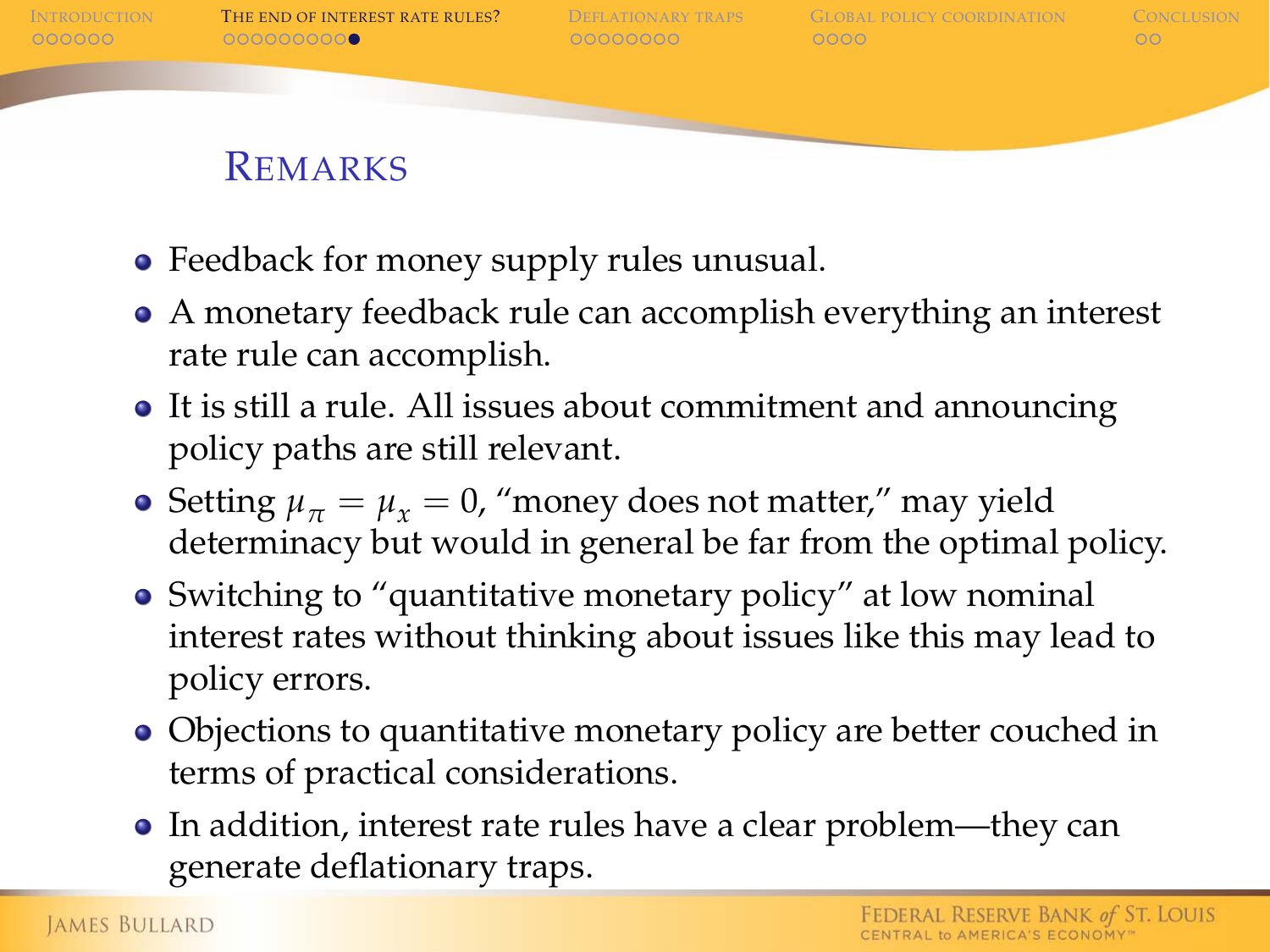

- Deflation is a real possibility in the current environment.
- A global recession that continues longer than currently anticipated could create a deflationary psychology.
- If this becomes entrenched, we could face an extended period of declining prices.
- We have the example of Japan.
- <span id="page-17-0"></span>An important near-term goal for monetary policy is to prevent this outcome.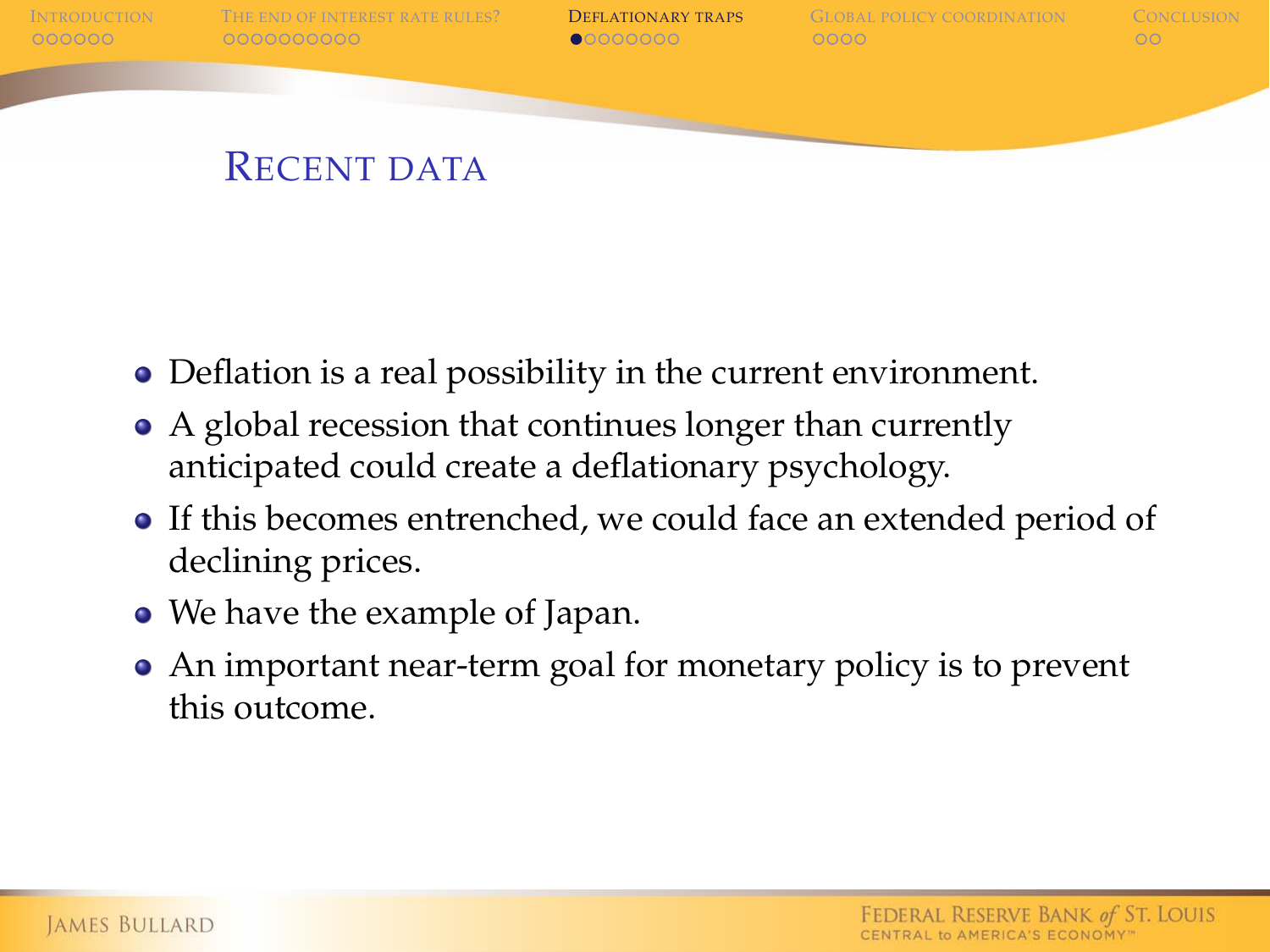

- The Japanese experience spawned a literature.
- Benhabib, Schmitt-Grohe, and Uribe (2001, *JET*): "The perils of Taylor rules."
- They combined the following features:
	- A Taylor-type policy rule which is 'active.'
	- A zero bound on nominal interest rates.
	- A Fisher relation:  $r_t = \rho + E_t \pi_{t+1}$ .
- These features combine to produce a 'second' steady state away from the targeted steady state.
- This new steady state has inflation substantially below target and very low nominal interest rates.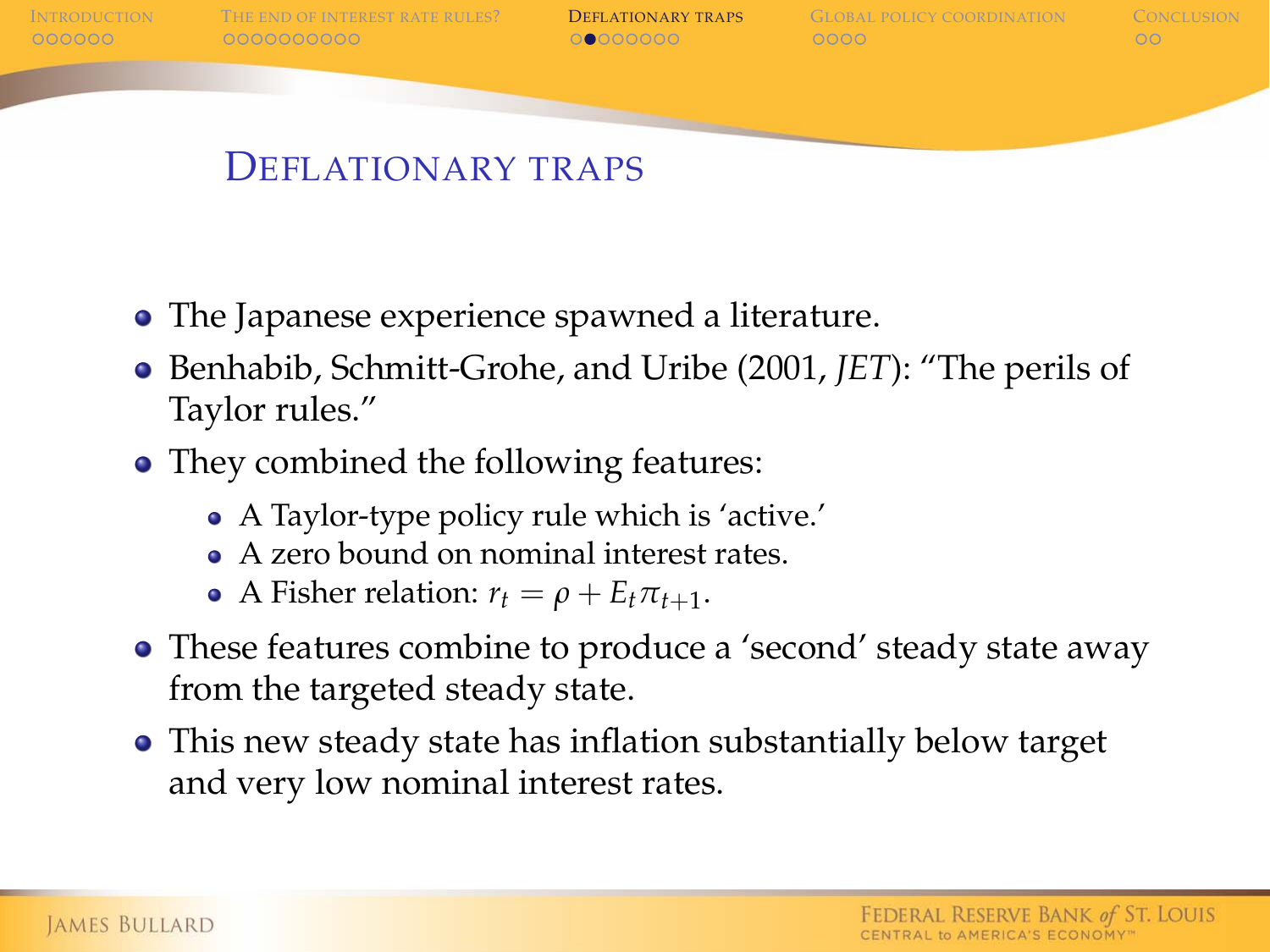

I[NTRODUCTION](#page-1-0) T[HE END OF INTEREST RATE RULES](#page-7-0)? **D[EFLATIONARY TRAPS](#page-17-0)** G[LOBAL POLICY COORDINATION](#page-25-0) C[ONCLUSION](#page-29-0)<br>COORDOO COORDOODOO COORDOODO COORDOODO COORDOODO COORDOODO COO

THE RISK OF A DEFLATIONARY TRAP

- The Benhabib *et al*. story seems particularly relevant in the current environment.
- Policy rates are moving lower worldwide.
- A large, global shock.
- Why worry about deflation? Nominal contracting.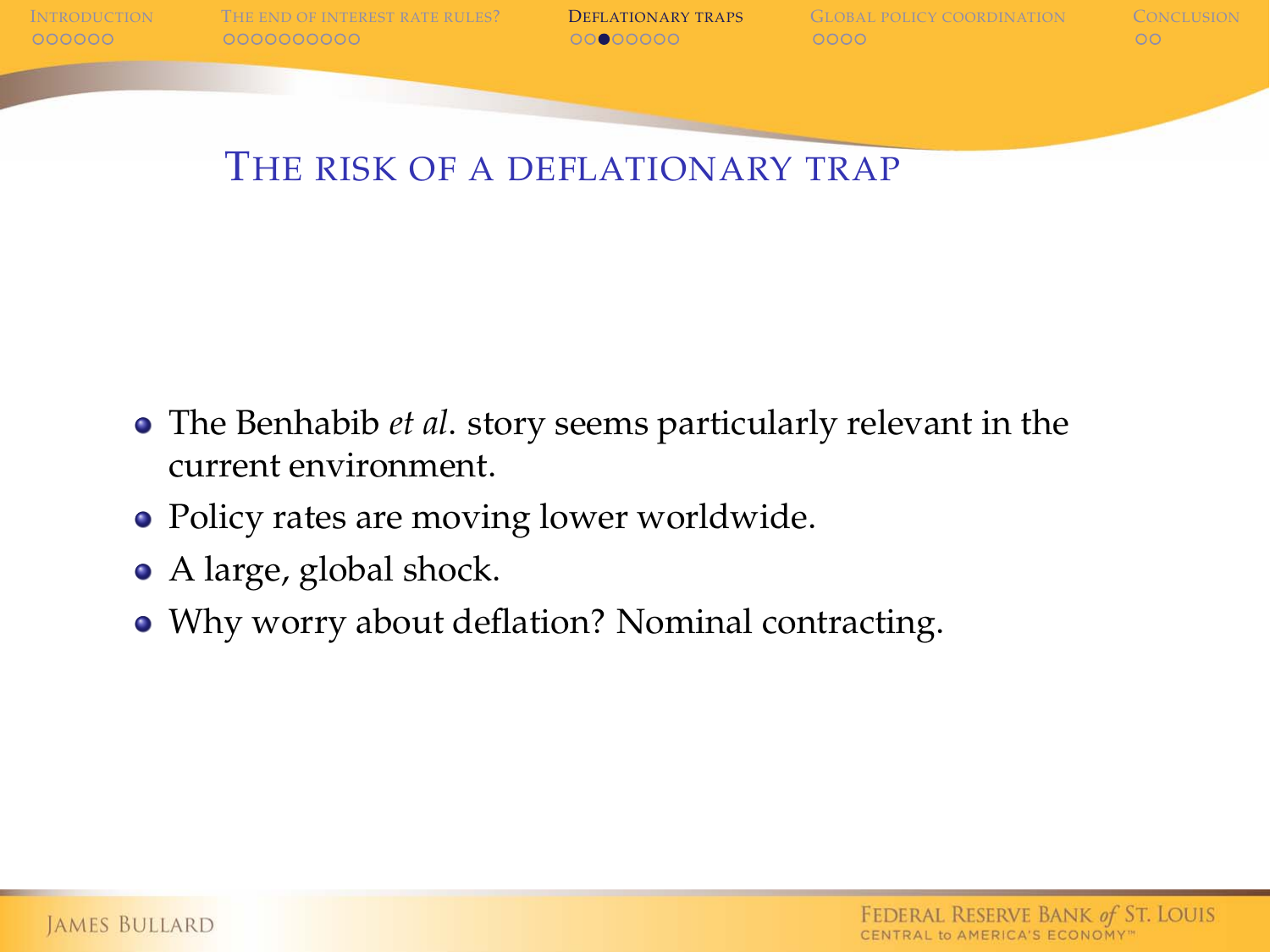

### A COMFORTING RESULT

- One question to ask when there are multiple steady states is which steady state is stable under learning dynamics.
- Evans, Guse, and Honkapohja (2008, *EER*) did this analysis in a NK model.
- They show that the targeted steady state is locally stable, but not globally stable, in the learning dynamics.
- This is comforting.
- Still, a large shock could send the economy into what they call a deflationary spiral.
- How to prevent this?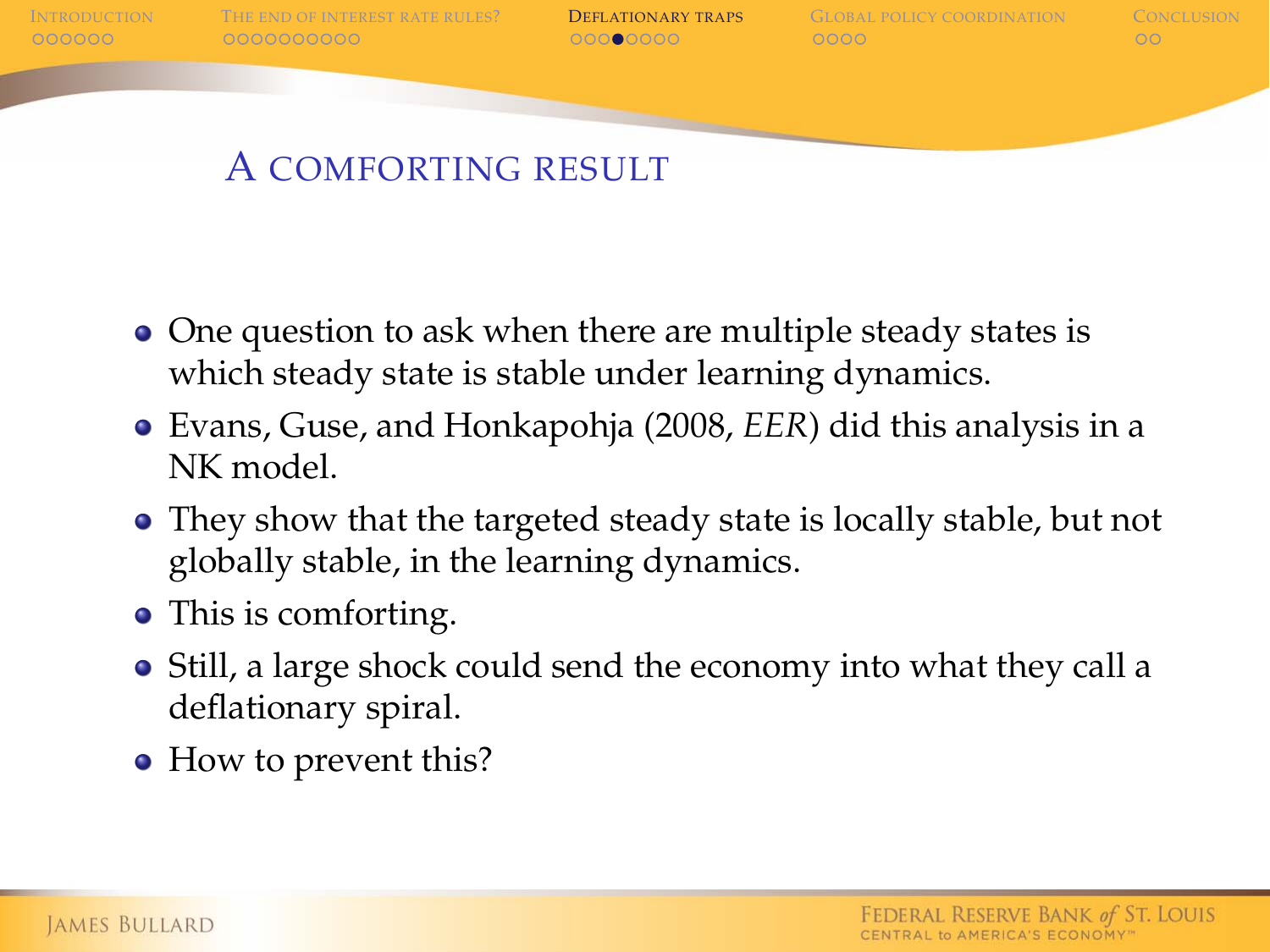I[NTRODUCTION](#page-1-0) T[HE END OF INTEREST RATE RULES](#page-7-0)? **D[EFLATIONARY TRAPS](#page-17-0)** G[LOBAL POLICY COORDINATION](#page-25-0) C[ONCLUSION](#page-29-0)<br>COORDOO COORDOODOO COORDOOD COORDOOD COORDOO

### AVOIDING DEFLATIONARY TRAPS

- One idea is to be particularly aggressive as interest rates are being lowered.
- Once inflation passes a certain threshold below the inflation target, then interest rates would be lowered to near zero rapidly.
- This policy does not really solve the problem.
	- It does enlarge the basin of attraction for the targeted steady state ...
	- ... by creating a new steady state still further from the targeted equilibrium.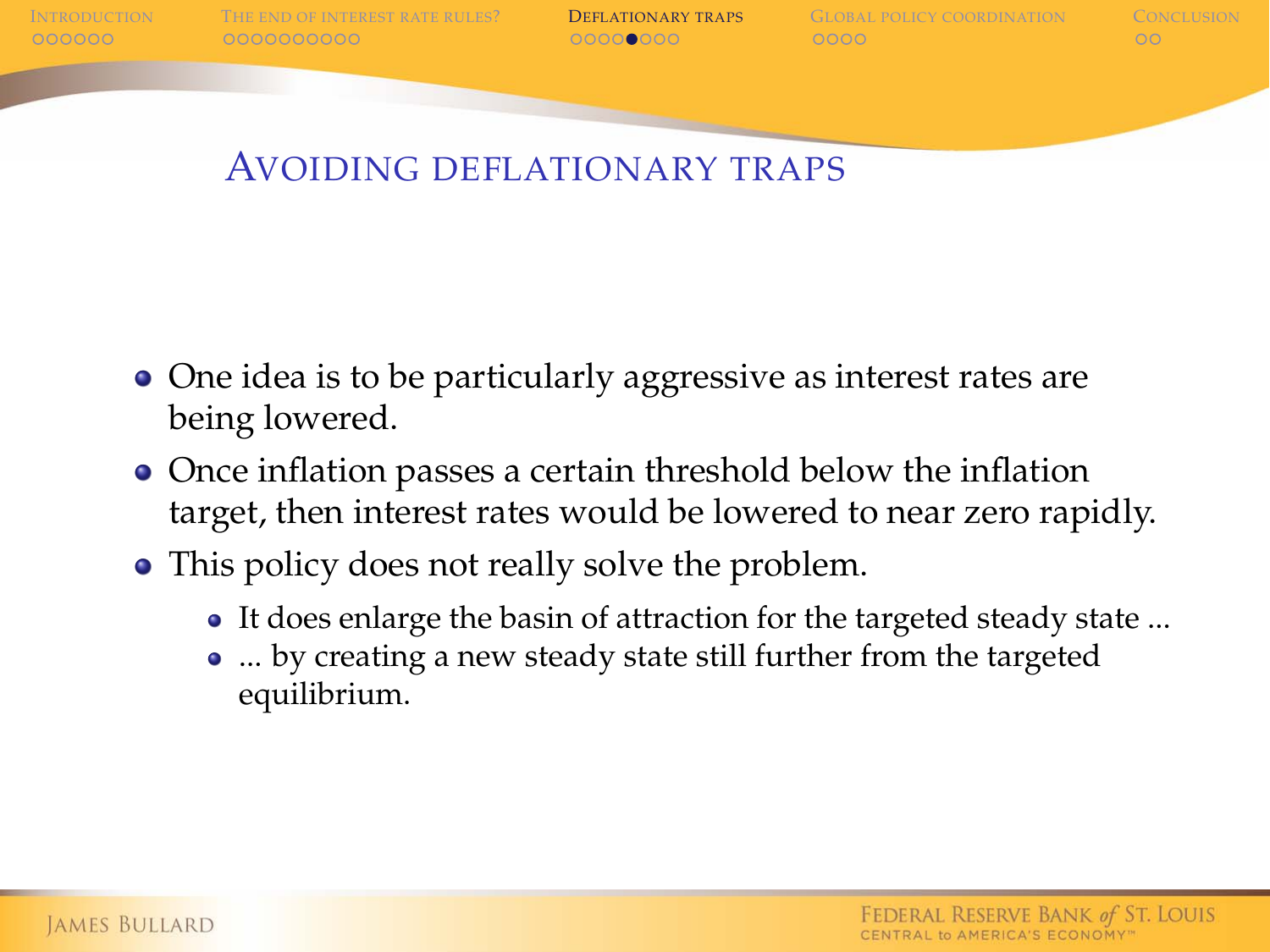I[NTRODUCTION](#page-1-0) T[HE END OF INTEREST RATE RULES](#page-7-0)? **D[EFLATIONARY TRAPS](#page-17-0)** G[LOBAL POLICY COORDINATION](#page-25-0) C[ONCLUSION](#page-29-0)<br>OROOCOOR COORDOOCOORDOO COORDOO COORDOO

### AVOIDING DEFLATIONARY TRAPS: FISCAL POLICY

- Another idea is to pursue an aggressive fiscal policy.
- Inside the model, fiscal policy is passive in the sense of Leeper (1991).
	- An increase in real government debt is financed by lump-sum taxes.
- In this setting, an increase in government consumption can put a floor on inflation sufficient to keep the economy in the basin of attraction of the targeted steady state.
- Intriguing. Seems like the right type of analysis.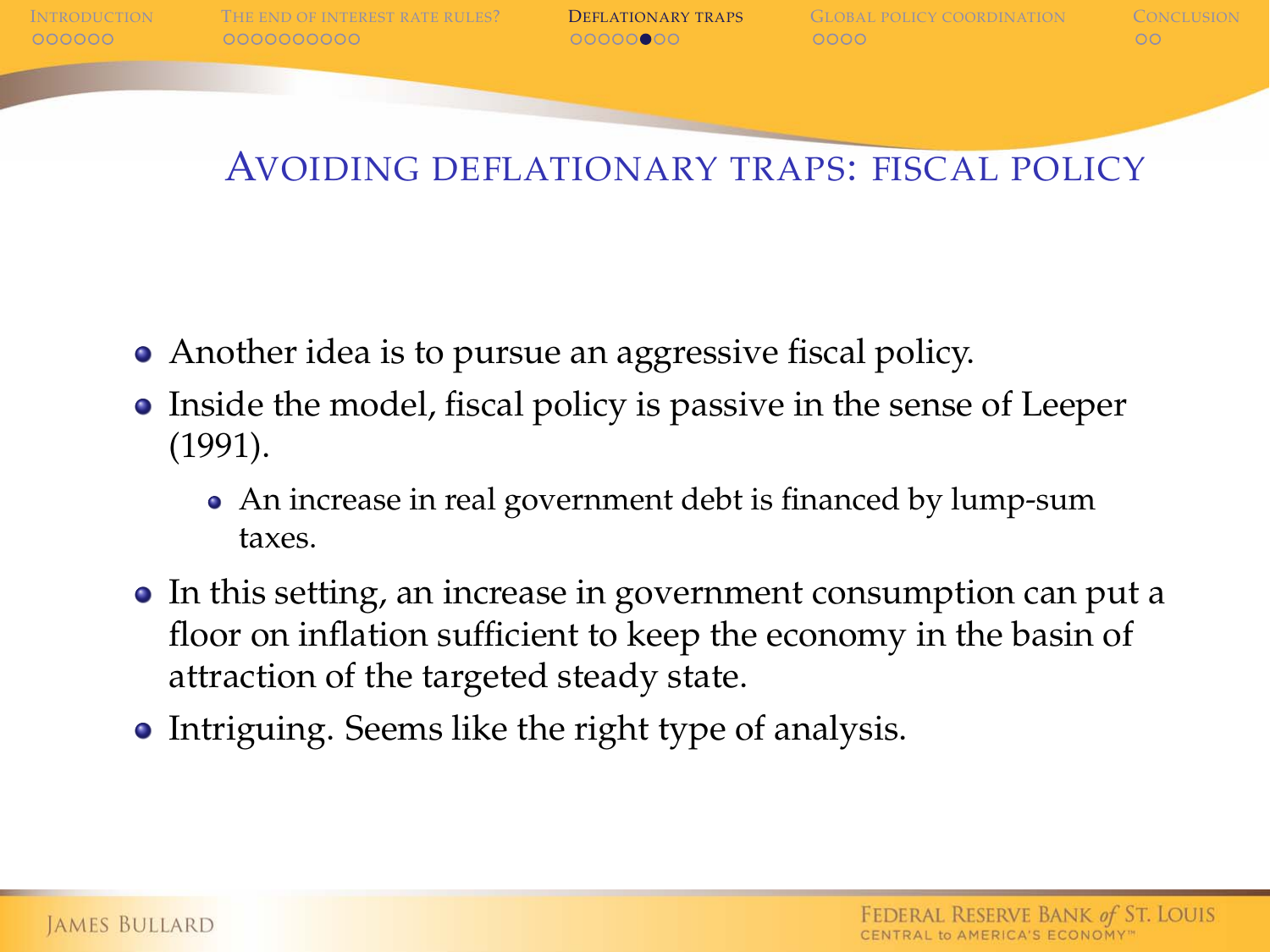### AVOIDING DEFLATIONARY TRAPS: EGH FIG. 1



Figure 1:  $\pi^e$  and  $c^e$  dynamics under standard policy

FEDERAL RESERVE BANK of ST. LOUIS CENTRAL to AMERICA'S ECONOMY"

JAMES BULLARD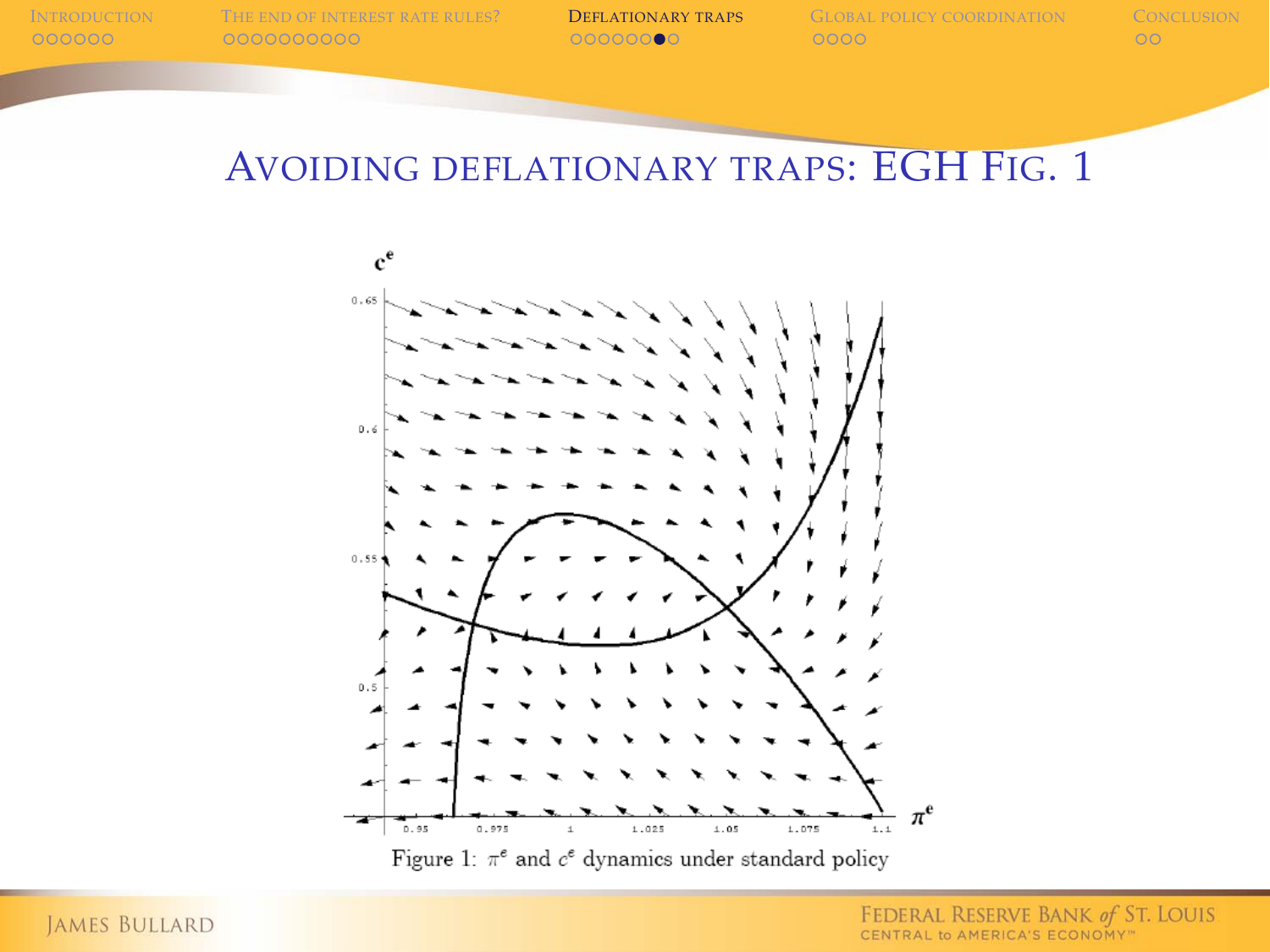### AVOIDING DEFLATIONARY TRAPS: EGH FIG. 4



Figure 4: Inflation threshold  $\pi_L<\tilde{\pi}<\pi^*$  for aggressive monetary and fiscal policies.

**JAMES BULLARD**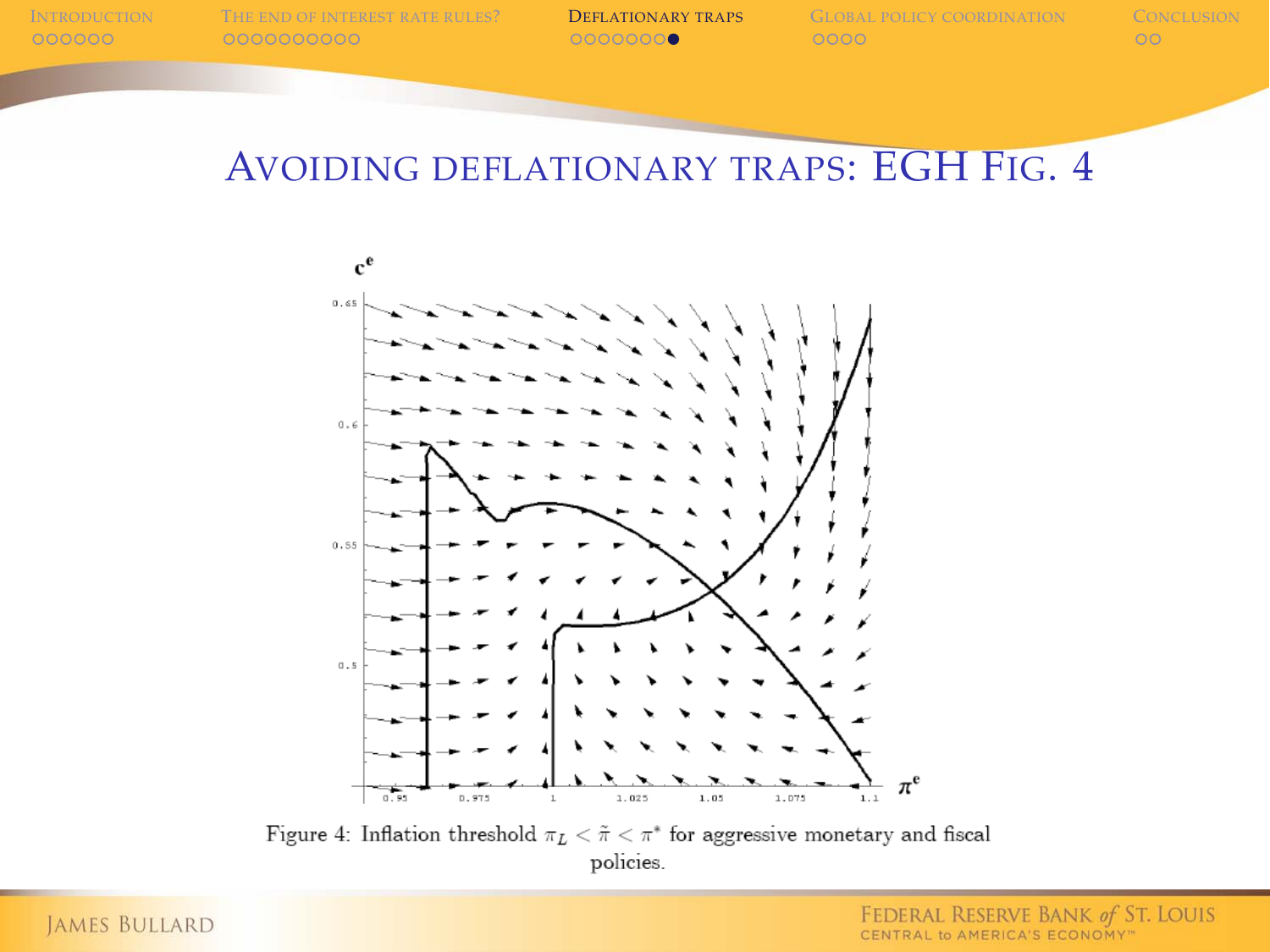

GLOBAL POLICY

- International policy coordination is of course difficult.
- For monetary policy, models are only recently available.
- Some literature suggests that gains from coordination may not be that large.
- <span id="page-25-0"></span>Implication: don't worry about a lack of coordination.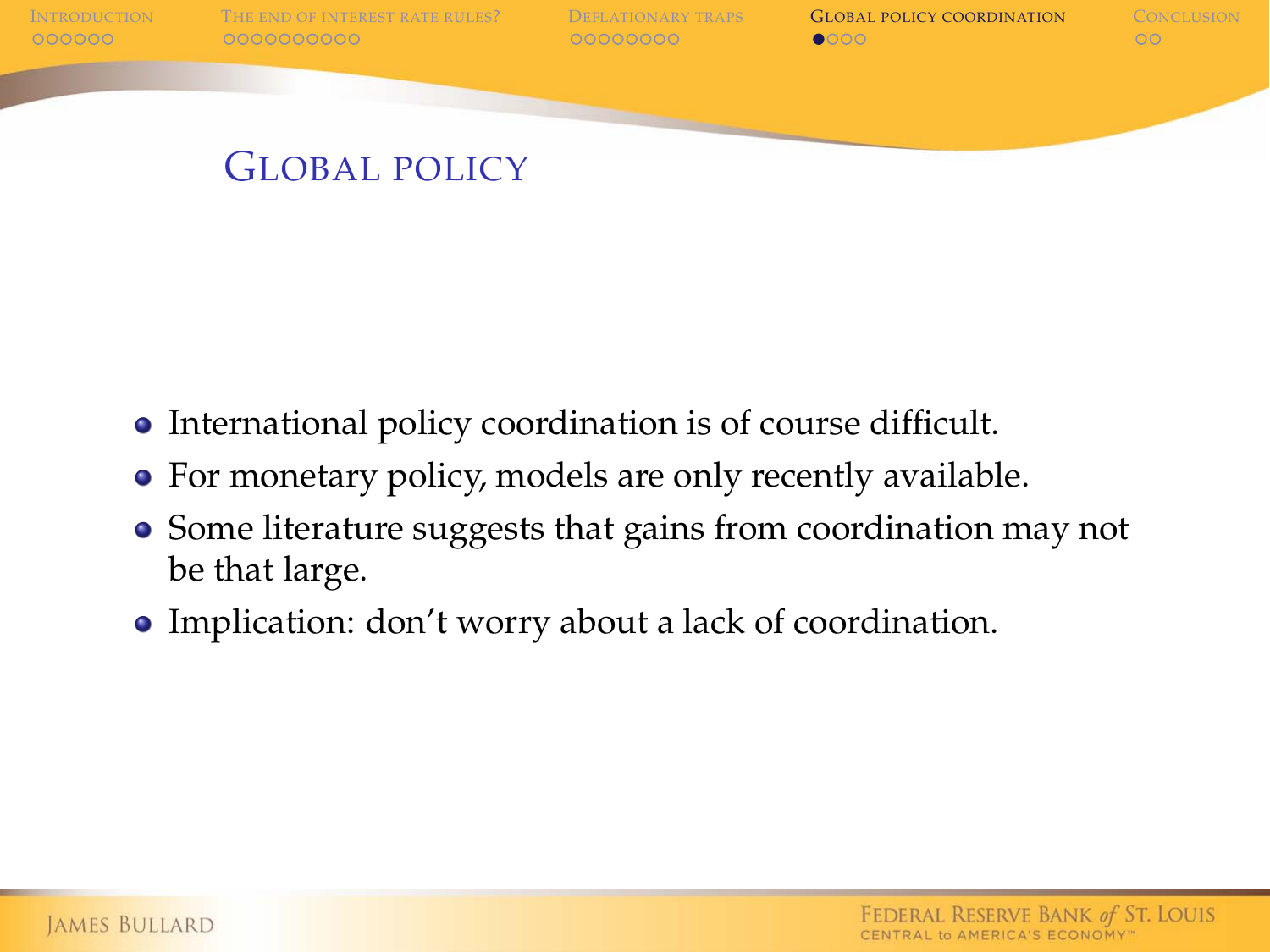

### COORDINATION FROM ANOTHER PERSPECTIVE

- Bullard and Singh (2008, *JME*).
- Multiple NK economies.
- Multiple policymakers following Taylor-type rules.
- Each country focuses on CPI inflation, which includes imported goods prices.
- Equilibrium is global.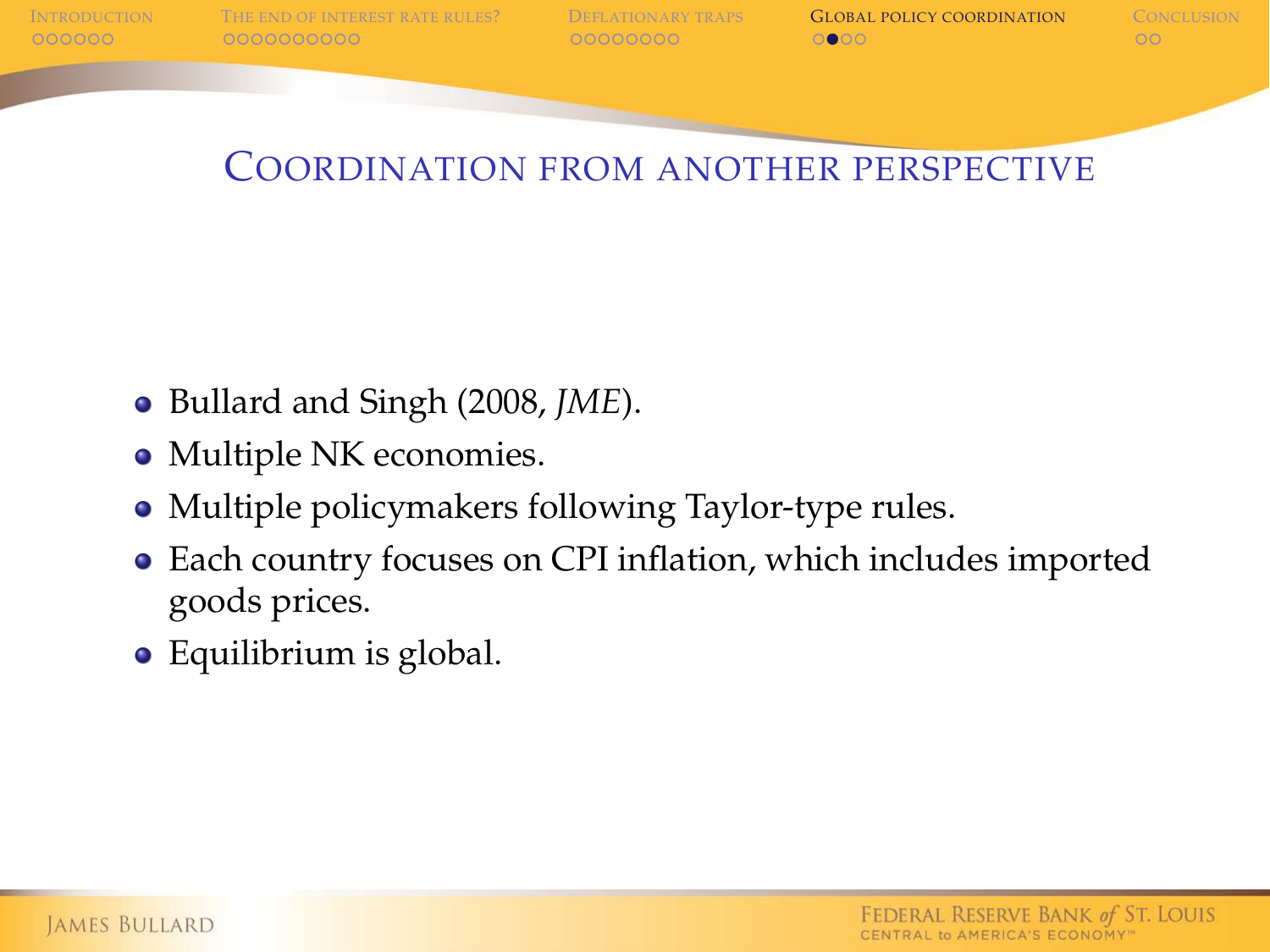

I[NTRODUCTION](#page-1-0) T[HE END OF INTEREST RATE RULES](#page-7-0)? D[EFLATIONARY TRAPS](#page-17-0) **G[LOBAL POLICY COORDINATION](#page-25-0)** C[ONCLUSION](#page-29-0)<br>COORDOOD COORDOODOOD COORDOODOOD OOD OOD OOD OO

## MORE ON COORDINATION

- Determinacy conditions depend on policymakers worldwide.
- Indeterminacy of the worldwide equilibrium can be caused by a single policymaker.
- In this model, there does not appear to be much that remaining countries can do to fix the problem.
- If the country pursuing the poor policy is large ...
	- ... endogenous volatility could reverberate worldwide.
- Worrisome.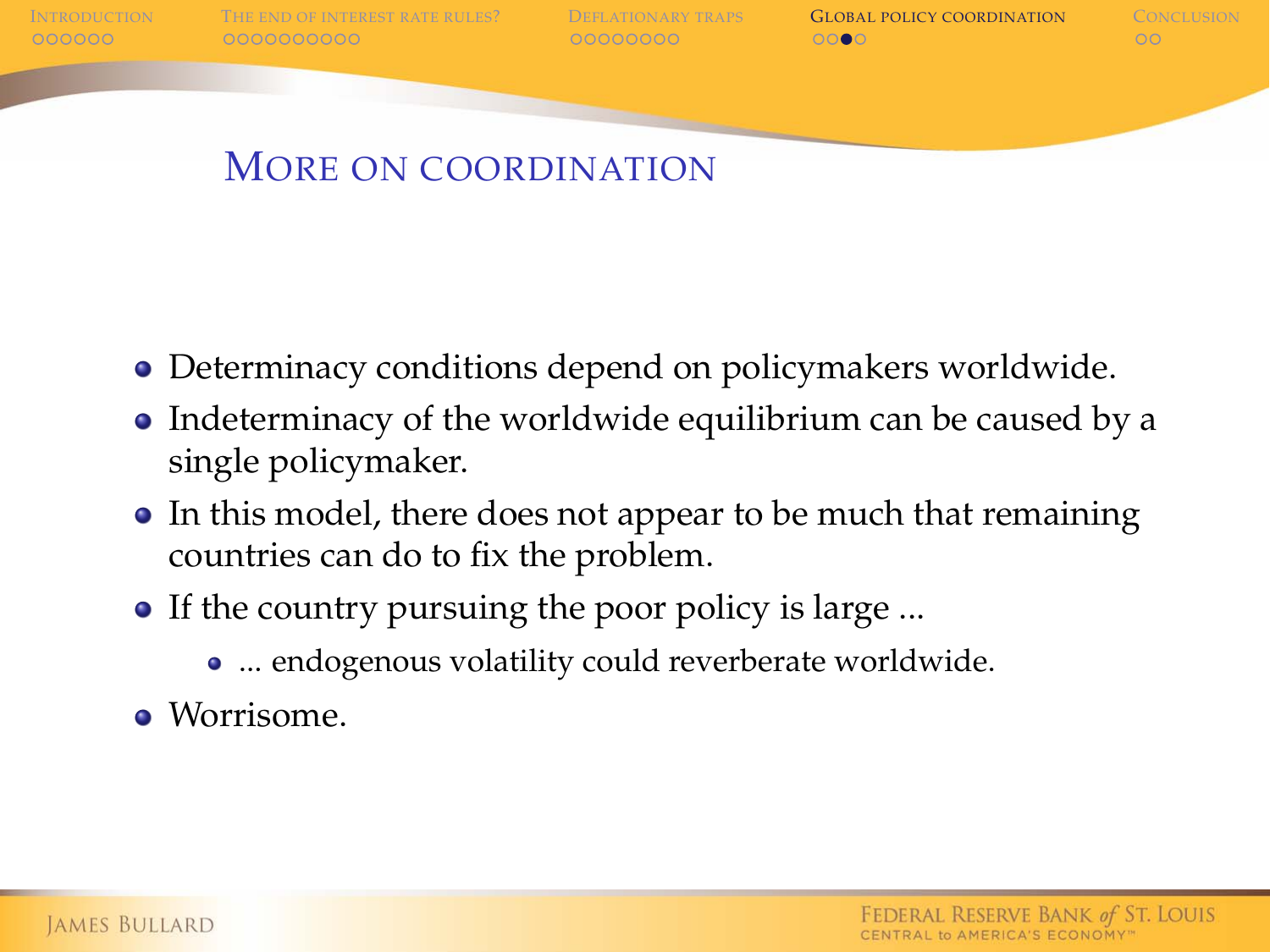

I[NTRODUCTION](#page-1-0) T[HE END OF INTEREST RATE RULES](#page-7-0)? D[EFLATIONARY TRAPS](#page-17-0) **G[LOBAL POLICY COORDINATION](#page-25-0)** C[ONCLUSION](#page-29-0)<br>COORDINATION COORDOODOOD COORDOODOOD COORDINATION CO

# LESSONS ON COORDINATION

- The nature of worldwide equilibrium depends on the actions of all policymakers, especially major players.
- May be about more than a 'small gain' from proper coordination.
- More like: The structure of world equilibrium, the potential for endogenous volatility.
- Anther example: worldwide deflationary trap.
	- Multiple country versions of Benhabib *et al.*?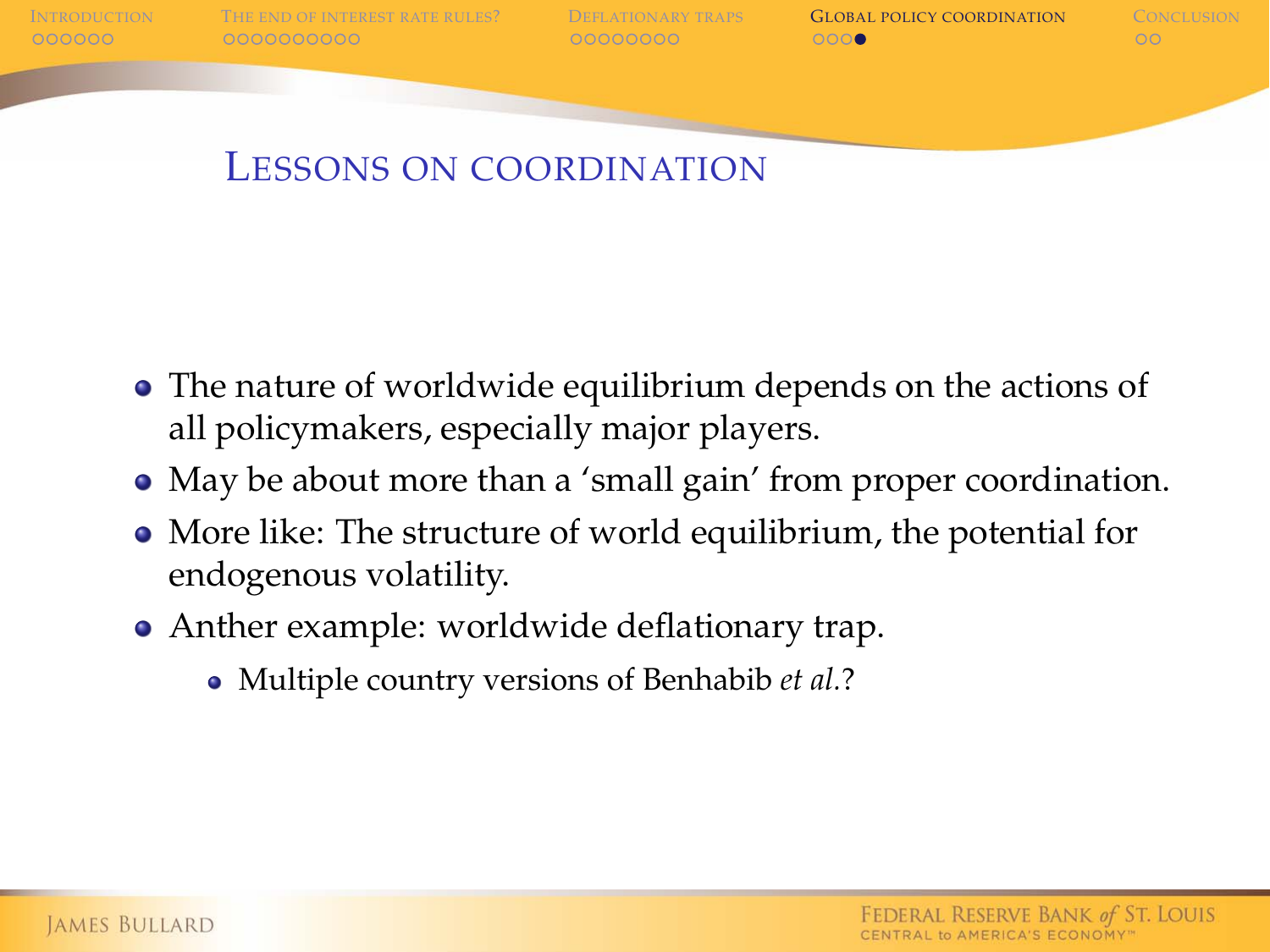



# **CONCLUSION**

- New environment characterized by:
	- worldwide recession.
	- very low policy rates globally.
	- possible deflationary trap.
- <span id="page-29-0"></span>Themes:
	- Quantitative approaches to policy are feasible.
	- Assessing deflationary trap potential requires a credible analysis of dynamics.
	- Coordination: may be more important than commonly recognized.